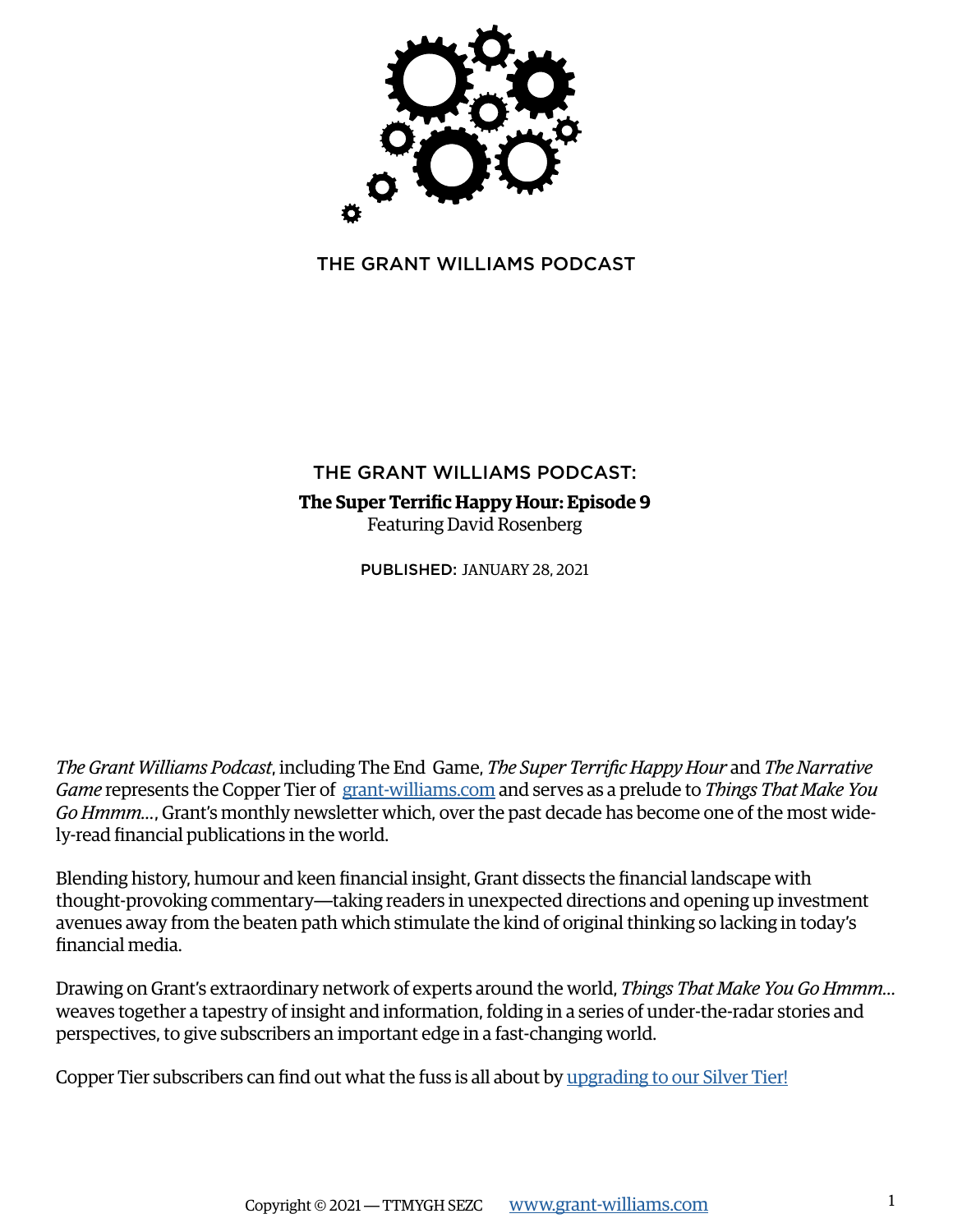

**Stephanie and Grant welcome David Rosenberg of Rosenberg Research to The Super Terrific Happy Hour for a fun-filled conversation about the disconnect between the economy and risk assets, the probability Rosie places on the return of significant inflation and much, much more.**

**From the negligible likely impact of the supposed positives of Covid life on overall GDP to the importance of having robust econometric models and understanding the dramatic changes to spending and saving habits by U.S. consumers, Rosie offers a masterful breakdown of the most important factors to be considered when assessing where we go from here.**

**It looks as though Q3 is setting up to be a very, very important watershed...**

#### Grant Williams:

Before we begin, a quick reminder. This edition of *The Super Terrific Happy Hour* is the final free episode of this podcast. Beginning February 1st, *The Grant Williams Podcast* will become part of the copper membership tier of my new website, grant-williams.com. Now the copper tier will include every future episode of *The End Game*, *The Super Terrific Happy Hour*, and *The Narrative Game*, as well as access to a series of special one-on-one conversations I'll be having with a group of truly extraordinary people throughout the rest of this year, beginning with my dear friend and mentor, Anthony Deden of Edelweiss Holdings.

# Grant Williams:

**1. Filled conversation about the disconnect between the economy [an](https://www.grant-williams.com)d rise<br>digital clare so the return of significant inflation and much, much more.<br>Highel likely impact of the supposed positives of Covid life on overal Gal** At the site, you'll also find a silver tier, which in addition to access to *The Grant Williams Podcast* will include a year subscription to my monthly newsletter, *Things That Make You Go Hmmm...* But you can find out a lot more about all that by visiting grant-williams.com. Here's the bit where I remind you that nothing we discuss during *The Super Terrific Happy Hour* should be considered as investment advice. This conversation is for informational and hopefully entertainment purposes only. So, while we hope you find it both informative and entertaining, to say nothing of super and terrific of course, please do your own research or speak to a financial advisor before putting a dime of your money into these crazy markets. And now, on with the show.

#### Grant Williams:

Welcome everybody to another edition of The Super Terrific Happy Hour. Joining me as always to make it all those things is the delightful Stephanie Pomboy. Steph, hi.

Stephanie Pomboy: Hello.

Grant Williams: Hello. How are you?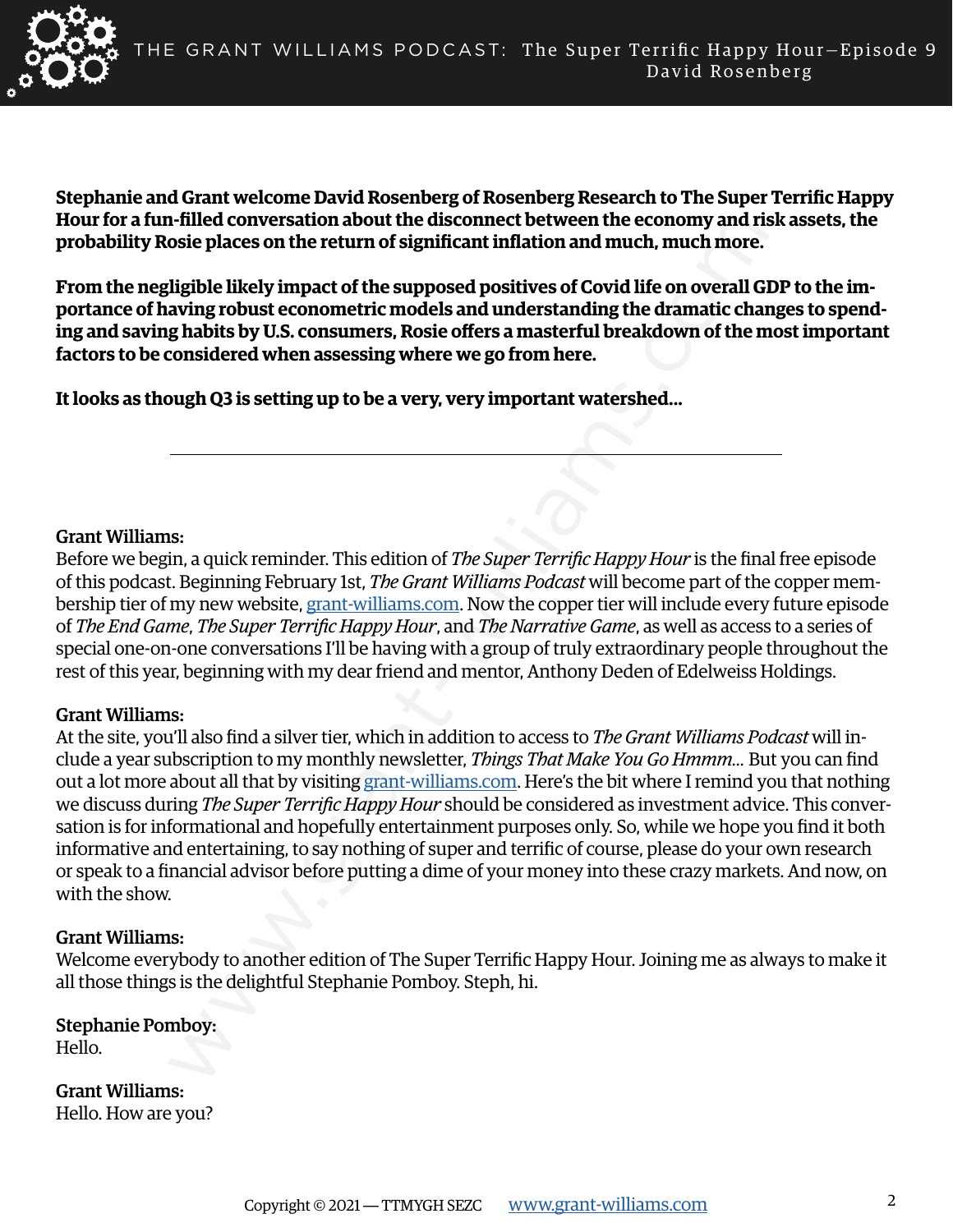

Stephanie Pomboy:

I'm great. How about you?

# Grant Williams:

Not too bad. I was going to wish you a happy new year, but I think ... I don't know what the cutoff is. There will be a cutoff.

Stephanie Pomboy: Well, since it's the first time we've convened in the new year, I think it's okay.

Grant Williams:

Okay. Well, let's just do it. Happy new year to you.

# Stephanie Pomboy:

Happy new year to you as well, sir.

# Grant Williams:

Yes, indeed. Now, we have another special guest joining us today who is a dear friend of both of ours and always someone that is just so much fun to talk to and so much fun to listen to, and that's the one and only David Rosenberg. I mean, you've known Rosie longer than I have, I think.

### Stephanie Pomboy:

I don't know. It's funny. I've only met him once, and yet-

# Grant Williams:

No way.

# Stephanie Pomboy:

se.<br>
Some going to wish you a happy new year, but I think ... I don't know what the defined the characteristic metric we've convened in the new year, I think it's okay.<br>
Somether first time we've convened in the new year, Yeah. We seem like two bears passing in the forest, if I can strain that analogy, but yeah it's funny because every time I read him quoted somewhere or hear an interview with him I think, that sounds exactly like what I would say.

# Grant Williams:

Yeah, exactly right.

# Stephanie Pomboy:

And he says the same thing for me, so I'm really looking forward to connecting with him.

#### Grant Williams:

Well, this is going to probably be an hour of pure solid gold confirmation bias, but we'll try and keep it as interesting as we can. And so let's stop nattering you and I, and welcome Rosie to the show.

# Stephanie Pomboy:

Let's do it.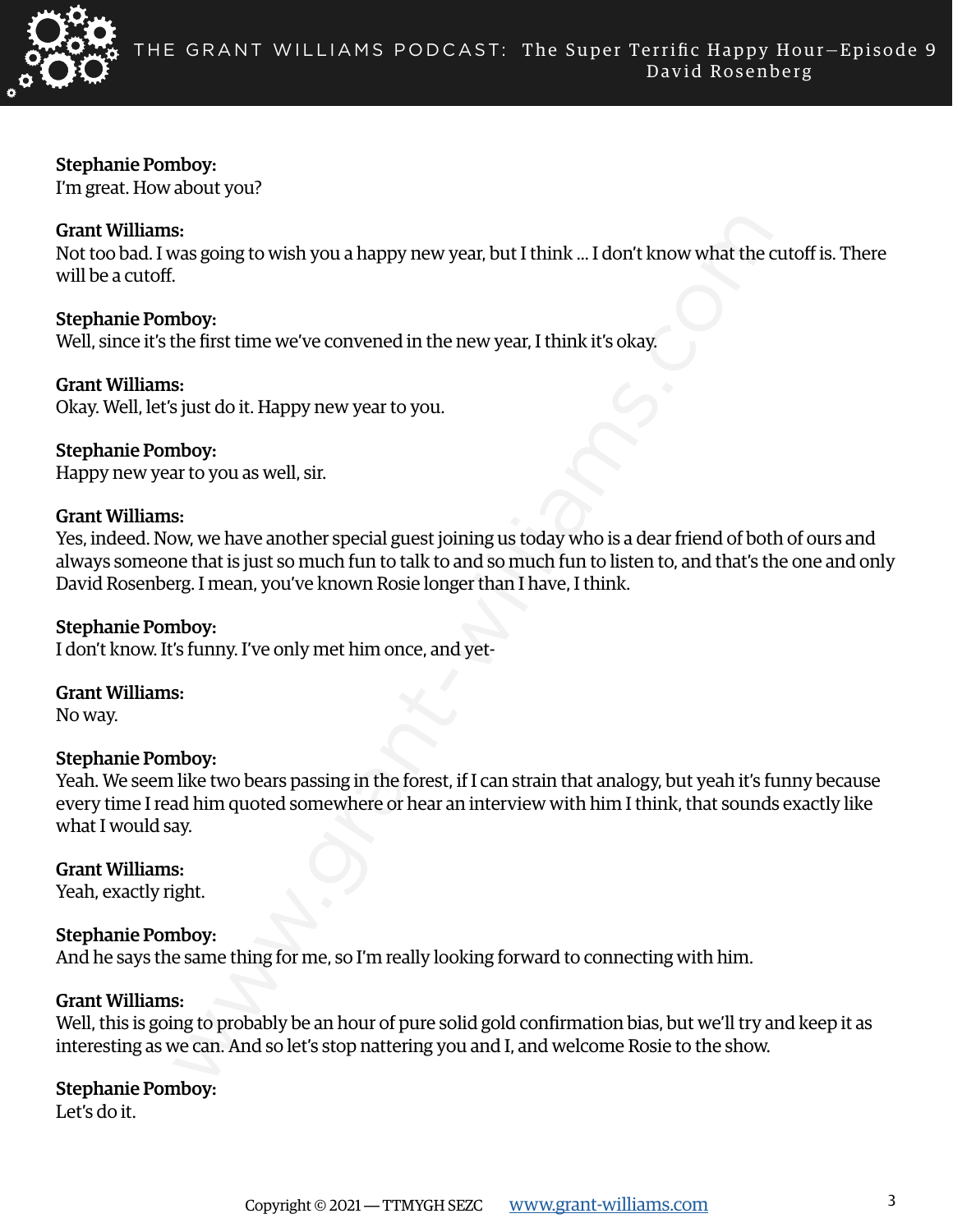

#### Grant Williams:

So I mean look, the three of us together, as you said, the three bears, we don't have a Goldilocks here. Steph, you should probably play that role, I guess, if we were going to cast it. But I think the one thing that all three of us have kind of sat here scratching our heads about for the last, what? Well almost a year coming up now, is just this disconnect between the economy and the markets.

#### Grant Williams:

And Rosie, some of the stuff you've been tweeting, I mean I'm just sitting here just going, "This. This," but what's the reaction been to that stuff when you put it out? Because it seems so clear, but I guess you're getting the usual pushback from people?

#### David Rosenberg:

onco the studies and the studies and the studies and the the main current of the basis with the head about for the last, what? Well almost that of state precisions the economy and the markets.<br>Since the stuff you've been t Not as much as I would have thought. There's been some. I actually when I tweet, I get a lot more hate mail responses when I tweet. I would say that I've had a couple, a couple of really sharp zings like how you've missed it and at what point are you going to turn more bullish. But I'll tell you that, I mean, there's some of that, but nothing like I had when I was at Merrill or even at Gluskin. But I think that it's just more that people who subscribe to me know what they're going to get. That they're not going to get happy-go-lucky. I mean, if they want to go ... There's so many other people out there that have a bullish narrative.

#### David Rosenberg:

So for a lot of people, even though they don't agree with me, I'm like their brake lights or their left tail, basically what's the other side of the story? So that's always been good. People say to me, being quotes the perma-bear, which isn't really true, but it's a moniker. But there's very few perma-bears. I mean, what, me, maybe Stephanie, Jeremy Grantham, and who else? I mean, so there's ... So actually, you can carve out a nice little career just by being a contrarian.

#### Stephanie Pomboy:

Well and also, as you and I talked about, this perma-bear label is very, very narrow. It relates strictly to equities. We've been rip snorting bullish on treasuries, and that has been phenomenal over that entire stretch, but you get zero credit for that. All anyone cares about is whether you're long tick.

#### David Rosenberg:

Treasuries and gold, they're the enemy.

#### Grant Williams:

Yeah.

#### Stephanie Pomboy:

Well, that's a great starting point because I think right now what's going to happen with the treasury market has to be the main question for stocks, don't you think? I mean, how high can yields get before the stock market really gets brought to its knees?

#### David Rosenberg:

Well, I mean there's a whole bunch of things that could happen that don't have to relate to what happens with bond yields. And one of them is, the markets are priced in a very rosy second half of the year, so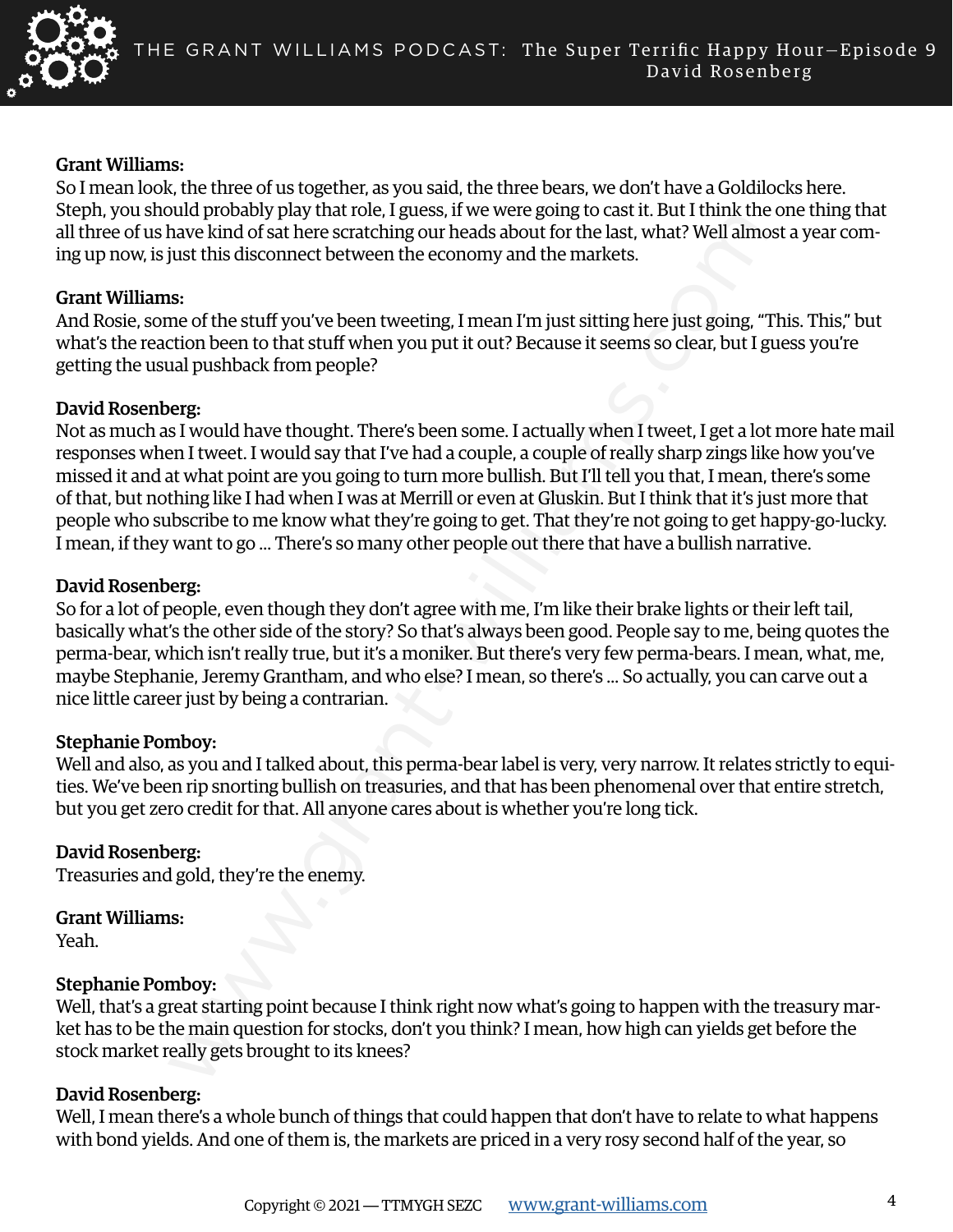

there's a lot of assumptions. I mean look, we've already backed up 60 basis points. Somebody could say, we would be back another 60 basis points, and they try and do some arithmetic, but nobody has a clear handle on what the real ... What is the multiple you put on the stock market, and what is the appropriate multiple, and everybody does their analysis on the earnings yield and the treasury yield.

### David Rosenberg:

But look, I think that ... I did some analysis on this just looking at how, and we have \$15 trillion of US debt in total refinancing this year, so I would say that if you probably backed up, even if you normalized interest rates, normalized being that you went back to where we were before the pandemic, looking at the amount of debt servicing that would come out of the economy, I'd say if you went up 100 basis points, that would be big trouble. But even going up 50 would take you below potential and create more excess capacity in the economy. So, even if you didn't get a recession, it would feel like one.

#### Stephanie Pomboy:

Well, we've added 5 trillion in debt from the pre-pandemic. So the level of rates, one presumes, that would be required to inflict damage now is lower than it was before.

#### David Rosenberg:

Yeah, exactly. Well, I mean you could see that. It's just a matter ... I mean, I was looking more, because a lot of companies termed out their debt and then refinanced. So otherwise, but still the volume of debt as a share of GDP that's being refinanced in the coming year is like triple what it was three decades ago. So yeah. And so that's what's happened with the... The reason why every single industry cycle in the past 40 years has been truncated is because of the fact that you have this massive volume of debt that takes incrementally smaller increases in rates to push the economy over or to create a panic attack in the stock market.

# David Rosenberg:

the reat... What so the manufage you put out me socks matake, and what sure<br>twerybody does their analysis on this just looking at how, and we have SIS trilling<br>the tan... Idd some analysis on this just looking at how, and I mean, whoever thought that we'd get to now barely 2-1/2% of the funds rate to create the conditions for that draw down we had in the fourth quarter of 2018. There was a template right there. So anyway yeah, I mean, I've been starting to know that there's a whole bunch of things that could happen. It could be rates. I mean, look I'm still bullish on treasuries, but we had... I was bullish on treasuries from '09 to 2019. And when you add up all the sell off days, we have 5,000 basis points of increase. So mind you, we still went from like three and a half down to two, but there was some periods, several quarters, where reels were backing up. And I guess that what you would say is from a fund flow perspective is that if we get 900 billion than 1.9 trillion, that's 2.8 trillion right there.

# David Rosenberg:

And the Fed's talking about tapering. So who's going to show up at the auctions. That's the question. If the Fed's is not going to be there, at least in the secondary market, who's going to show up. So that means that is an interest rate risk is more from the supply side, because I'm not a big believer that we're going to get big inflation. But the market, you see things that you and I can have our particular view on inflation and be right over a period of time, but then inflation expectations rise anyway. So I guess it would be something that inflation expectations continue to accelerate that causes bond yields to ratchet up. And it's hard to know what the cutoff point is or what the overshoot would be for the economy, but I'd say that anything more than 100 basis points over where we are right now would be some would be some big trouble.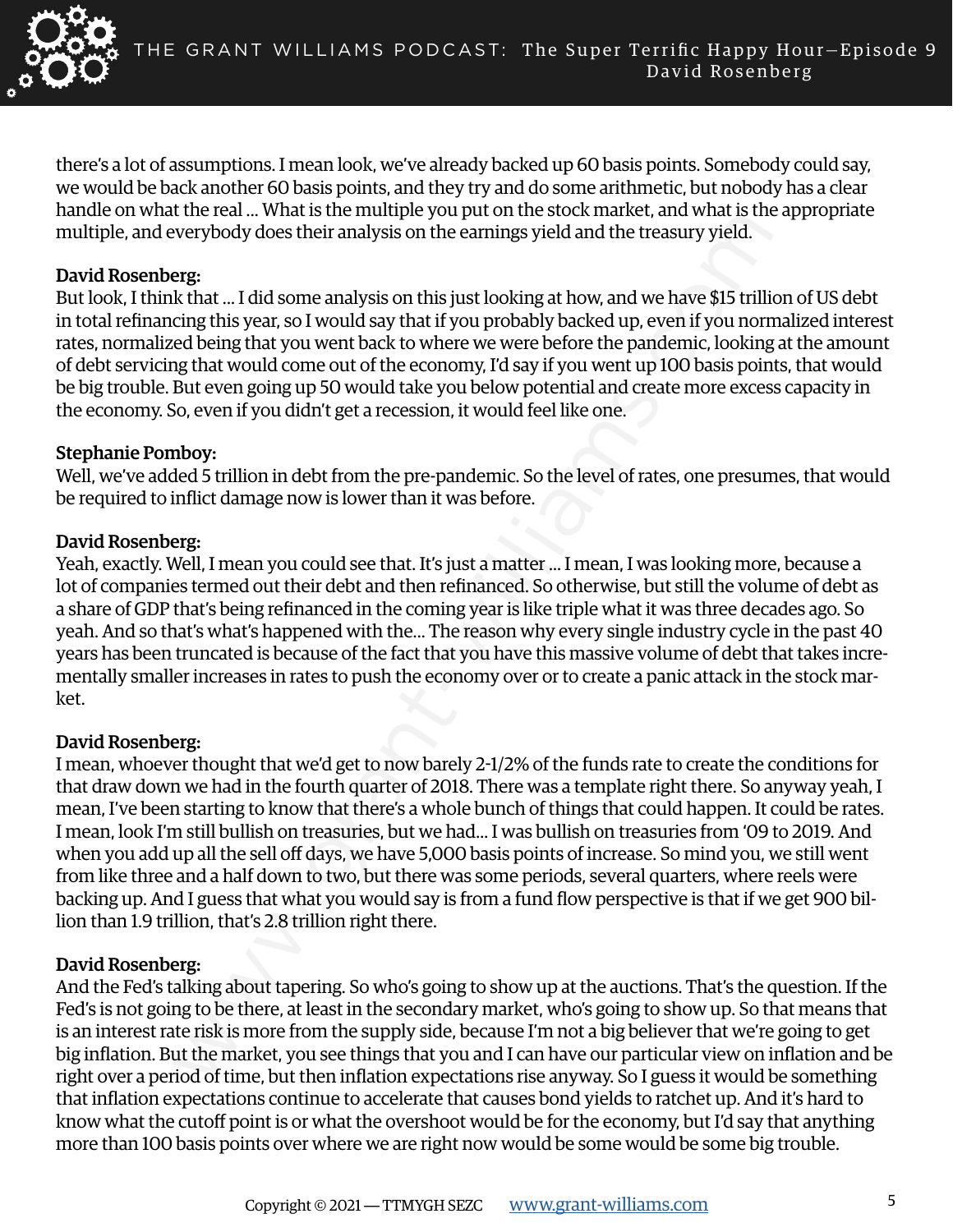

#### Grant Williams:

Rosie, is the municipal inflation deflation debate, is that the key thing that people need to get right? Because that's kind of going to be a secular change that we get in the markets that will eventually see Domino's topple, or are we not at that point yet? Because guys like Lacy Hunt are still firmly on the deflation train, Russell Napier has hopped off the deflation train and actually jumped aggressively onto the inflation train. Do you think that's the key thing to get right here or are we not quite there yet where it's that important?

#### David Rosenberg:

and or going to be a secular dinagre inat we get unter markets unit with the trefits and the centure in the transmit or going to be a secular than the transmitted that the property and the depth of the definition train and Well, look, there's a few debates. One of them obviously is do we get the big second half economic rebound or not? That's in the market. What life actually is going to look like once the pandemic is fully in the rear view mirror, I mean, that's another debate. Are we going back to normal or what sort of normal are we going to go back to? And of course the inflation deflation debate is a critical one because that will be at the root as to whether or not this value trade and the stock market becomes a value trend because the value trade needs to have accelerating inflation, rising yields, a steepening yield curve. That's what the value trade needs to move into a trend.

#### David Rosenberg:

So look, I would just say that you can almost dust off your slide package from 12 years ago. The same people calling for inflation now were calling for inflation back then. They're the ones that have to answer as to why it is that inflation on the final analysis even with a stock market that quintupled, and even with a bull market and commodities, and even with 3-1/2% unemployment, we never did get the big inflation. So they'd have to come and explain why all of a sudden we're going to get the inflation in the coming cycle that we couldn't get in the previous, not just one, not just two, but the previous three cycles.

# Stephanie Pomboy:

What worries me about it is that I totally agree with you on those forces of deflation or disinflationary forces that are clearly evidenced over that whole period, as you mentioned no wells effect, fueling inflation, et cetera. But that doesn't preclude people from getting all hot and bothered and getting chinned up on an inflation scare. They see the dollar going down, they see import prices going up and they assume, okay, well, that's going to lead to CPI inflation, never mind that as you point out it didn't for the last decade or even longer, but what is the possibility?

# Stephanie Pomboy:

I mean, when I look on Twitter and other financial media outlets, it seems like this is, everyone's basically assuming you're going to see a real increase in headline inflation. And then they point to the fact that the Fed is encouraging that is just prima facie evidence that it's going to happen just because the Fed wants it to happen Therefore it will happen because God knows they get everything right. Do you worry about an inflation scare? Or do you think that anything like that will be quickly undone?

#### David Rosenberg:

Well, look trying to predict an inflation scare you could argue that we're living through it already. The tips break evens from where they were in the spring have come a long way, and now they're above 2% and you could debate as to whether or not... I mean, I don't so much a scare, but everybody's talking about inflation. That the narrative right now was filled with inflation. But I remember that in the same stage back in 2010,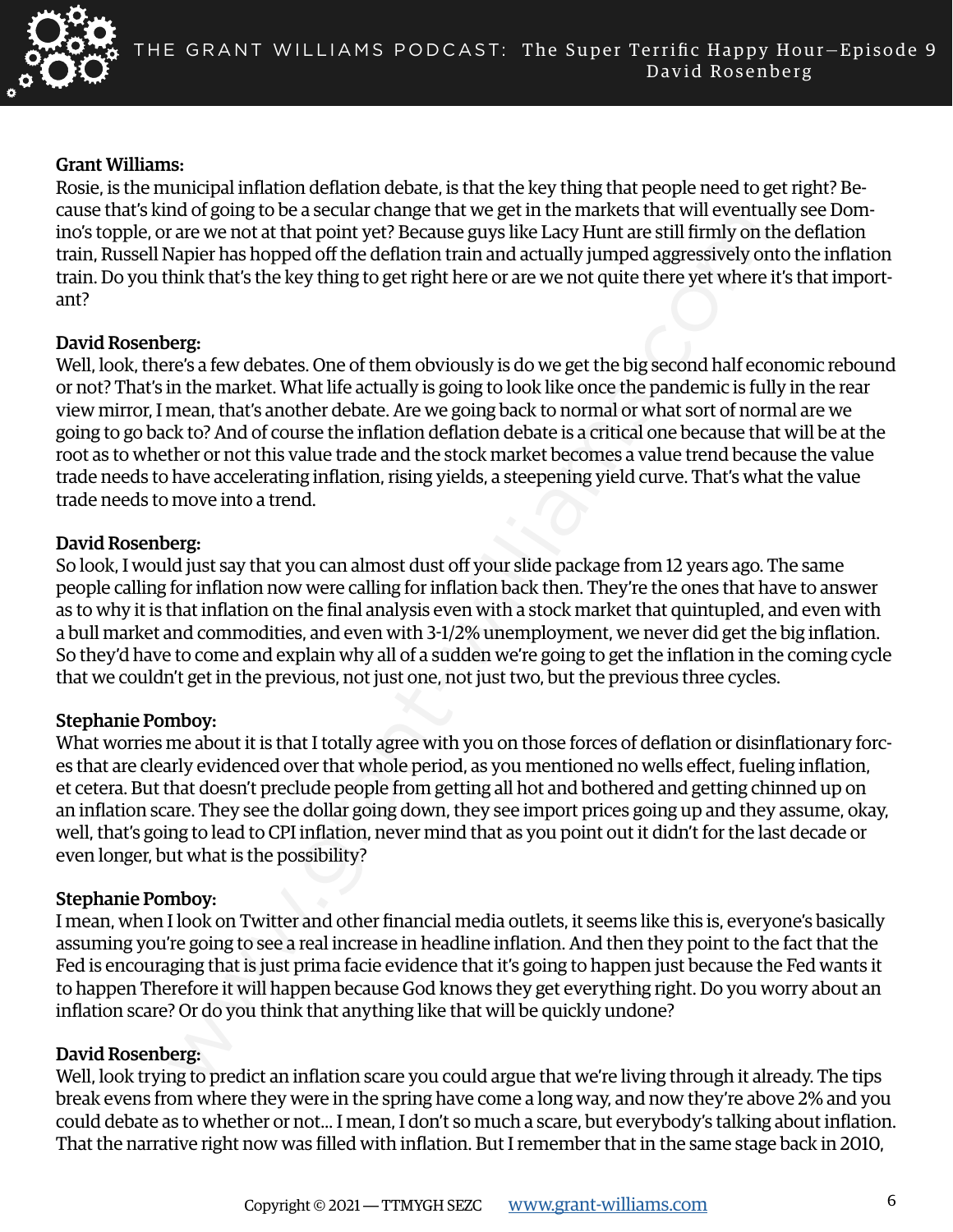

2011, we had a very similar debate.

# David Rosenberg:

Does an inflation scare, scare me? No, because if we get an inflation scare, I'll be able to tell clients that this is a great buying opportunity in the bond market of bonds sell off. Sell of nothing moves in a straight line. Can we get a further hiccup further spasm, eh, it's quite possible. I don't think people like you and I Stephanie are in the business of telling people the daily wiggles and the scare.

Stephanie Pomboy:

Right.

# David Rosenberg:

espectration and Mondmather of two get an inflation scare, TII be able to tell compare the read of proportunity in the bond market of bonds sell off. Sell of nothing moves in a groportunity in the bond market of bonds sell You get the scared, then it's up to you and I to determine is the scare justified or not? Are we in a new inflationary environment? Or is the market mispriced against the future as you and I see it? And so I would just say that what are the conditions that are going to create that inflation. People point to the money supply. I get it. But the reality is that money velocity has declined a tit for tat with the run-up and money supply. We still have contracting money velocity. Why is that? And the answer for that is because we have declining commercial bank credit. We have this is one of the most important things from the New York Fed was their finding that three quarters of the stimulus checks are going into savings or debt pay down.

# David Rosenberg:

And you see the end of the day though, we have the most unpatriotic development you could ever think of, which is that Americans have paid down their credit card balances at a 14% annual rate over the past six months. It's never happened before. And so it's very difficult to get inflation when there's no credit creation, which is what the money velocity numbers are telling you, or where there's no significant wage growth. Where's the wage growth going to come from? It's very interesting that the same people that tell you about inflation are so bulled up on the economic outlook, they believe that full employment is still somewhere at or below 4%.

# David Rosenberg:

And of course the Fed's forecast is that the next few years we're going to get back to that magical level below 4%. But let's just say that we have a situation where one in eight Americans are either unemployed or underemployed. There's still tremendous idle capacity in the labor market. We have a capacity realization rate in industry that's around 74%. We're nowhere near the conditions. In terms of the capacity pressures in the economy, that's going to lead to a sustained increase in inflation. It doesn't mean that you don't get some temporary periods of pass through in the goods producing side from commodities in the weaker dollar, but that's not lasting inflation.

# David Rosenberg:

This is a service sector economy. Services are three to four times more important than goods. I mean, we are no longer the Davy Crockett, Paul Bunyan economy of two centuries ago. This is a service sector driven economy. And service sector is in disinflation or deflation mode. But I come at it really from a top-down perspective on inflation. I look at the quantity theory of money, the Fisherian identity, because when push comes to shove, inflation is an accounting identity. It's not complicated. MV=PY. So you have M is running at say 25%. You have V is running at -20%. You might have a real growth of say 3%. Where's the inflation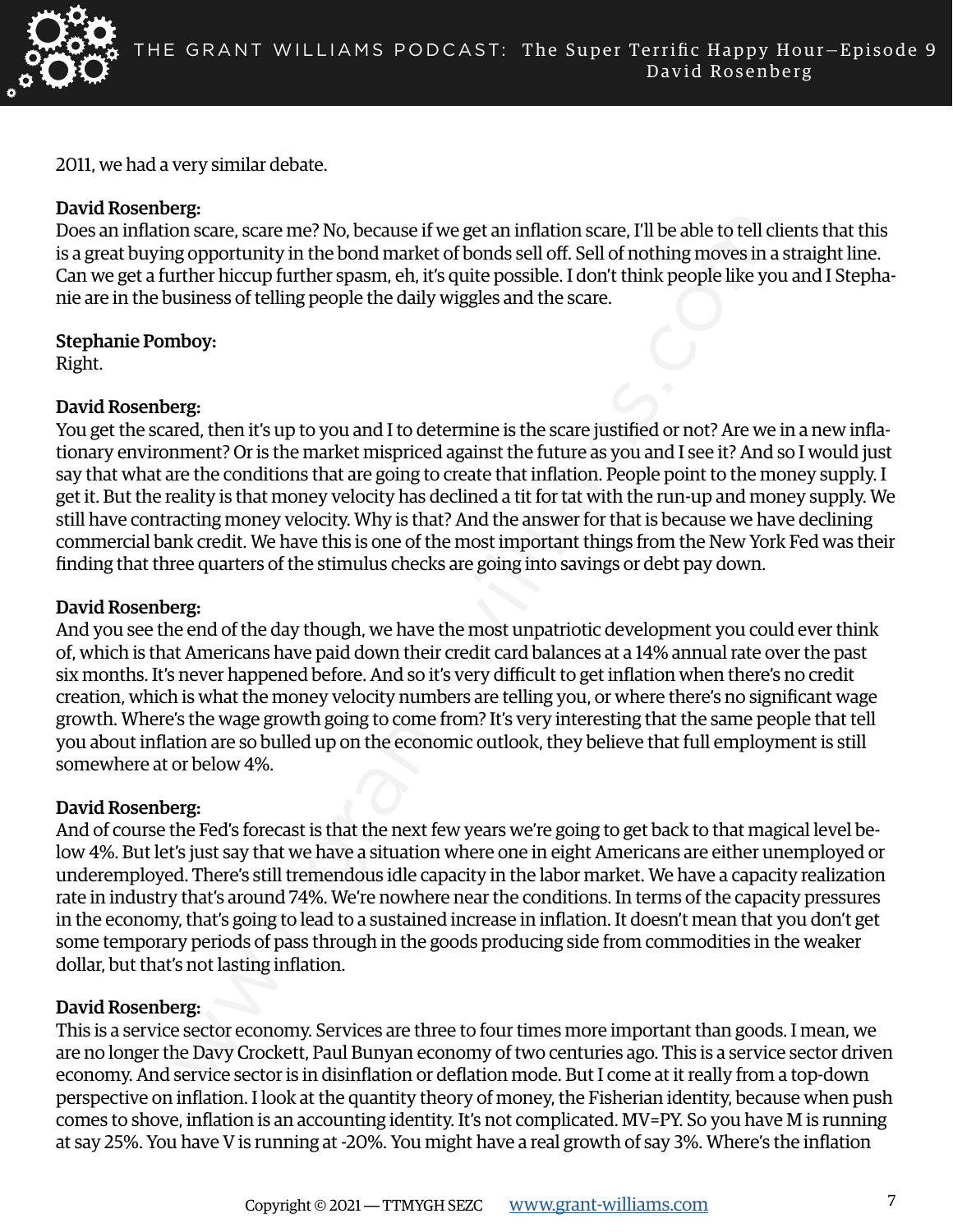

out of that? It's negligible.

# David Rosenberg:

And so I look at it from that perspective. I look at it from an accounting identity because you're trying to forecast a price level, or a change in the price level. And then on top of that, I look at the spirit capacity in the economy and we have an output gap right now. We have an output gap that's as big as it was in the fourth quarter of 2008. What's interesting is that in the fourth quarter 2008, we weren't talking about inflation, because of course we just came off the Lehman and AIG collapse, but look how long it took. It took six years before we even got any cyclical inflation, and then that didn't even last very long.

# David Rosenberg:

So look, at some point you can build a framework where productivity is abysmal. We've had scarring and impairment in the labor market. So that potential GDP growth is down to 0.5 or 1%. And we come out of this pandemic and demand could be 3%. And all of a sudden the output gap is basically gone by the end of next year. That's quite possible. I'm going to keep an open mind. So you got to take a look at both what aggregate supply and aggregate demand are doing and the interaction between those two curves. So I'm watching it closely. But no I'm not in the camp that believes inflation is coming back anytime soon.

# David Rosenberg:

exist to the members of the price level. Also that from an accounting identity because yourds at level. In a price level and then on top of that, llook at the spin small we have an output gap right mow. We have an output g And I'm not convinced that it would be come back at all because of the learning lesson of the last cycle. And the reality is that if people want to talk about going back to some normal, going back reverting to the norm, well, what was the norm of the past 10 years? Even with the quintupling of the stock market in the real economy, what was the weakest 10 year cycle for growth on record. By the way that includes the rebound we had in the 1930s. So low growth, low inflation, low interest rates. When people talk about, I want to revert to the norm, well, that was the norm. That was the norm.

# David Rosenberg:

Low growth, low inflation, low interest rates in the context of a trillion dollar deficit heading into 2020, a 3-1/2% unemployment, a five fold increase in the stock market, booming commodity prices. And we went into this thing with core inflation, barely above 2%, depending on how you measure it. And so I quote Billy Joel, when I say, "Is that all you get for your money?"

# Grant Williams:

Yeah. Rosie it's funny the phrase, the norm has come up already half a dozen times in this conversation. And that's something I want to talk about because when people talk about normalizing rates back to pre pandemic, I mean, they're still give or take 5,000 year lows. So what kind of norm does it need for this market to either stay where it is or continue to grow? Because any kind of normal scenario that the three of us, well, the two of us, Steph's obviously much younger, but the two of us have had multiple decades of experience.

# Grant Williams:

And we've sort of seen what a normal looks to us, and we've read enough financial history to have an understanding of what a general norm should be way, way away from that right now. So what kind of norm does the market need to really not fall over, to sustain this current seemingly unsustainable dynamic?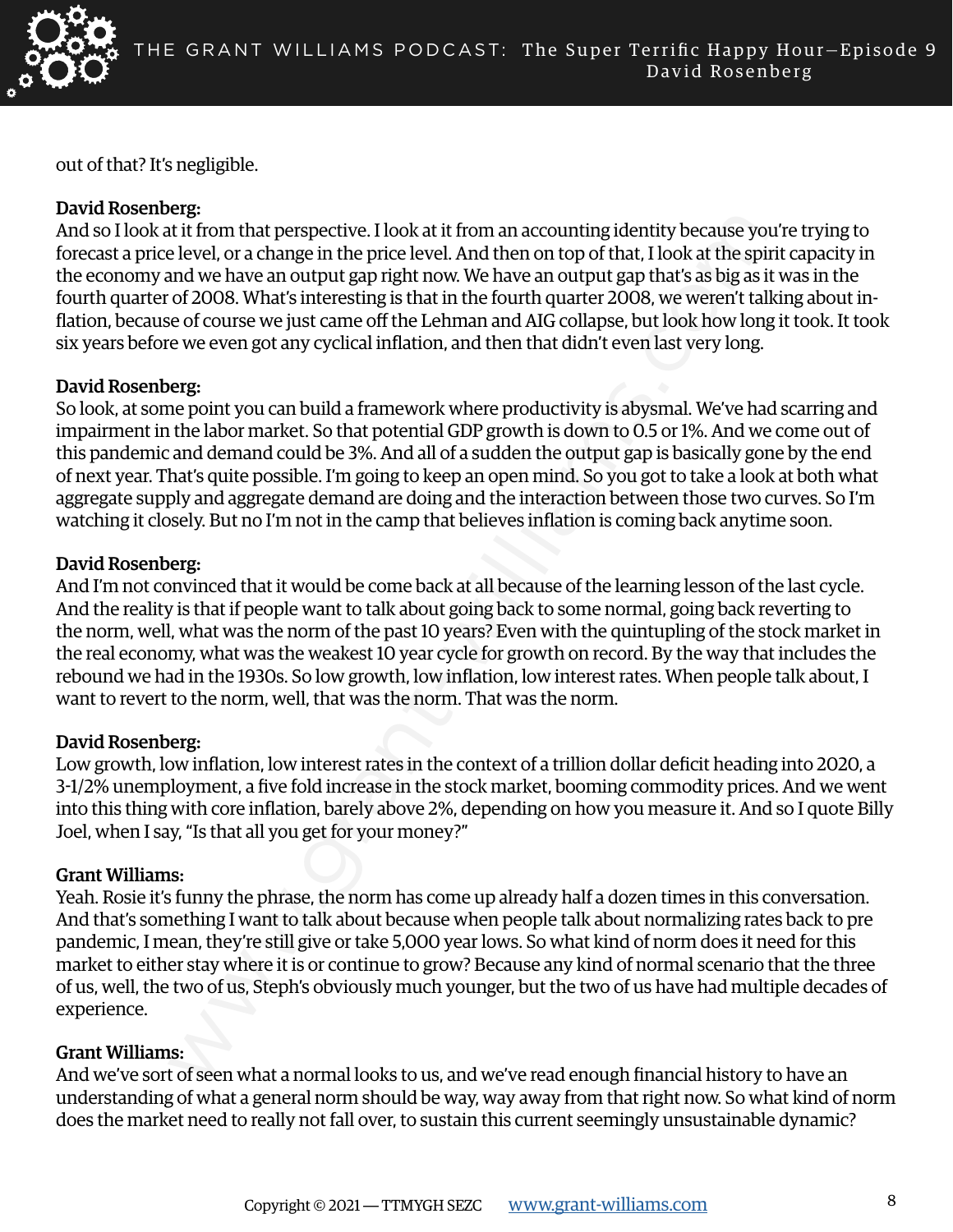

#### David Rosenberg:

Well, a part of this dynamic as well you talked about before which was interest rates and central bank policy. So look, we're in a financial world that we've never seen before, where we have a \$17 trillion not too long ago was 18 trillion. Well, just a few years ago, it was 14 trillion, but we have \$17 trillion of bonds globally trading with a negative yield. How do you value assets in that environment? We have a situation where the central bank manipulation. I mean, we've got a situation where the Fed came in. Now this a situation a decade ago where Bernanke is buying duration, high quality assets.

#### David Rosenberg:

we we not an inductate would use the three to the three to the marked and the marked and a mappire yield. How to buy alter the marked and an ingrative yield. How that we we have a size and a magnity yield. How to out value Now they're buying CMBS, they're buying corporate credit, they're buying high yield. The ECB has gone way beyond just bailing up profit. Good governments like Greece they're bailing out the commercial real estate market by buying covered bonds into their portfolio. But the point I'm making broadly speaking is this, what does it mean when the average 10 year yield in the industrialized world is zero? Where a third of the fixed income market trades negative. So you have a situation where the central banks have taken over in the sense that they have destroyed one of the basic tenants of investing and valuations of asset classes per pension fund managers, which is that they have destroyed the capital asset pricing model.

#### David Rosenberg:

They have basically created a condition where the discount rate has converged on the equity risk premium as zero. So no matter where you look, I mean, we talk about the stock market, but we have a situation now where the high yield market has got a four handle. It's neither high nor is it yield. And situations where last year in the spring you had the investors buying Hertz's stock after it went into bankruptcy. I mean, we have the Ivory Coast issuing a 10 year note oversubscribed while it's still at an IMF program. So I'll tell you, you mentioned before, look, I've been in the business 35 years. I've never seen anything like this.

# David Rosenberg:

And yet the markets and the economy have become totally divorced from each other. And it's hard to pinpoint at what point reality is going to set into the financial mania that we have. What I could say as an economist is that over and beyond all the machinations and all the manipulations by the central bank to remove any semblance of transparency in the markets or attempts to assess and evaluate intrinsic value, the market has laid down it's cards that it is expecting a significant recovery starting in the third quarter.

# David Rosenberg:

That, so it's absolutely critical, the speed at which the vaccines get distributed against what's happening in the backdrop of the infections that are still problematic. There's that race between those two. But the market believes that we'll all get the broad immunity by the third quarter. And then we're going to get stuffed to the gills with even more fiscal stimulus, which the central banks will accommodate. So I say anything that upsets that applecart, anything that I would say causes analysts in the equity market to start trimming instead of raising their earnings estimates, that to me is going to be critical-

#### Grant Williams:

Well, what was that word analyst? I never heard of that before.

# David Rosenberg:

When the market itself... Well, the thing is that maybe the analyst will be a lagging indicator. But when the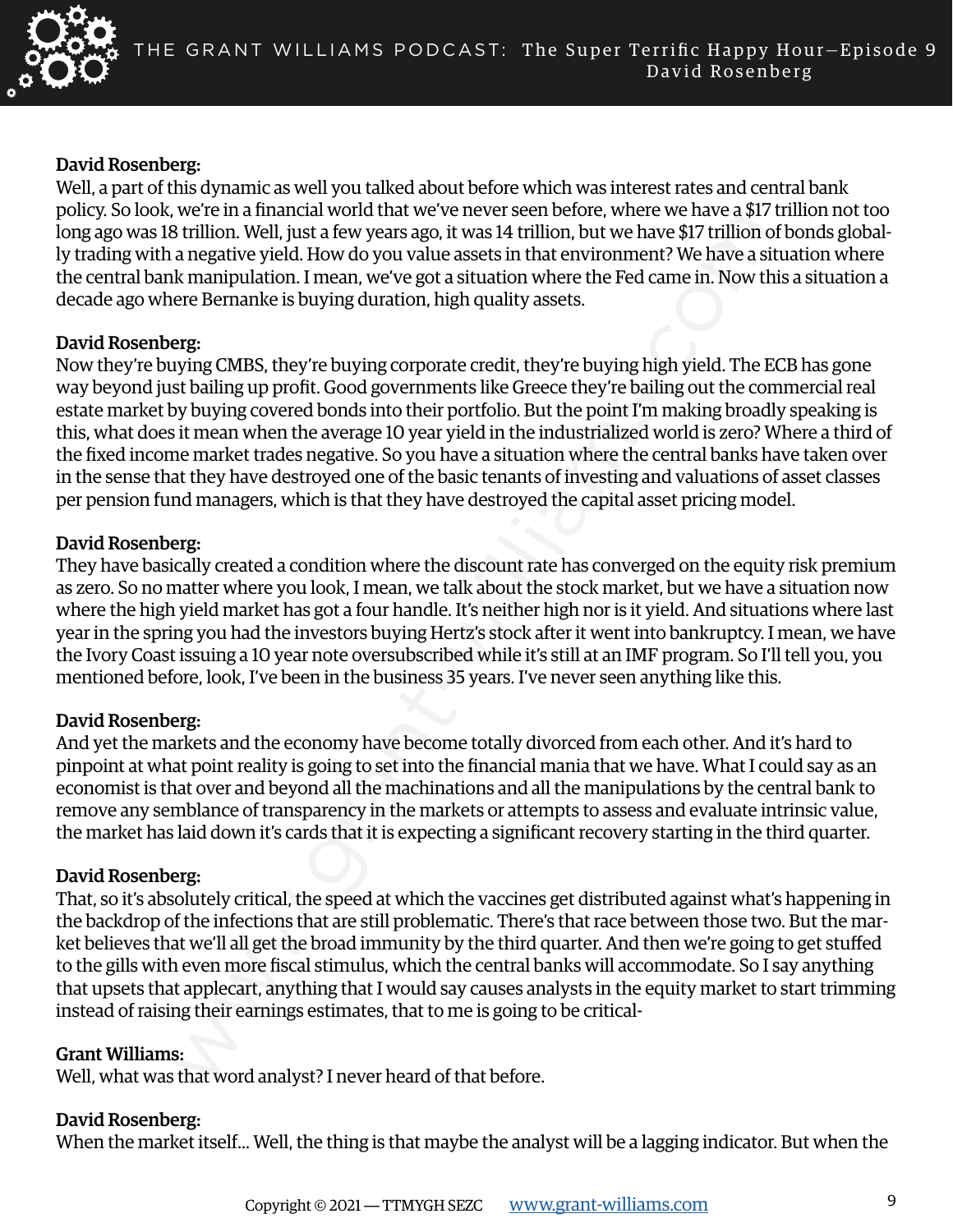

markets start to sense that... When the earnings revisions ratios, which are actually are helpful, start to go the other direction, that'll be a meaningful sign. I don't know, Grant, if that is an interest rate call. See, the thing is that I made my life outta being a contrarian. Everybody believes that's what is going to upset the applecart is interest rates, but what are you going to tell me? You going to tell me it was interest rates that upset the applecart for the tech bubble bursting in 2000?

#### David Rosenberg:

It was really, you know what? I'll tell you what it was. As soon as Cisco systems missed by a penny on the other side, and people started realizing what to take our numbers down, that's when things started to unravel. People have to understand that the stock market and interest rates can go down at the same time. That was a classic example of that. So really it's going to come down to, that there's just too much growth being priced in right now.

# Stephanie Pomboy:

Doesn't that bring you back? It does me anyway, to the inflation question in that you're seeing all this input price pressure from commodities and import prices. And I happen to doubt the ability to pass them on, which suggests to me, you're going to have major margin pressure that is nowhere reflected in those earnings estimates that you're talking about. And to me, that's the risk to the earnings estimate.

#### Stephanie Pomboy:

It's not even whether the vaccine doesn't get broadly distributed and consumers don't spend the money, it's that everyone's assuming the inflation pressures are going to go through the pipeline and they could well get trapped to the detriment of those margins. How do you weigh that versus the vaccine? I mean, is that since you see that inflation, the little inflation we're having being passed through, or do you think that's a secondary issue and the primary issue is going to be really the vaccine distribution and how it affects the economy in the third quarter?

#### David Rosenberg:

Right. Well, look we got the Fed space book a couple of weeks ago, and it was replete with examples of companies having difficulty in passing on all those raw material cost increases. Of course, there's also the impact on import prices from the weaker dollar. That much is true. And somebody could go back and say, well, so these companies can't pass it all on. So it'll show up in margins, but even if they pass on a fraction, that's going to show up and final inflation. I mean, fine. I don't disagree with that. When you're talking about an inflation, it's a complex backdrop.

# David Rosenberg:

metering in contained to the derivation of the space of the space of the space of the space of the space and the space of the space of the cent for the tech bubble bursting in 2000?<br>There is that we what are you going to t I mean, in a deflationary environment, not everything is going down at the same time, and in an inflation environment, not everything is going up at the same time. So you're talking about thousands, hundreds of thousands of goods and services that go into these indices. Now, so there's some areas that might go up, and there'll be others that go down. That the problem with people that I talk to, people I talk to say about that, let's talk about the CPI. So they just don't know. They don't know what goes in it. I talked to people and that aren't economists, and I don't mean to be rude when they talk to me about inflation, but I guess I'm being a little bit rude because I say to them, "Well, show me your model." Well, of course they don't have a model.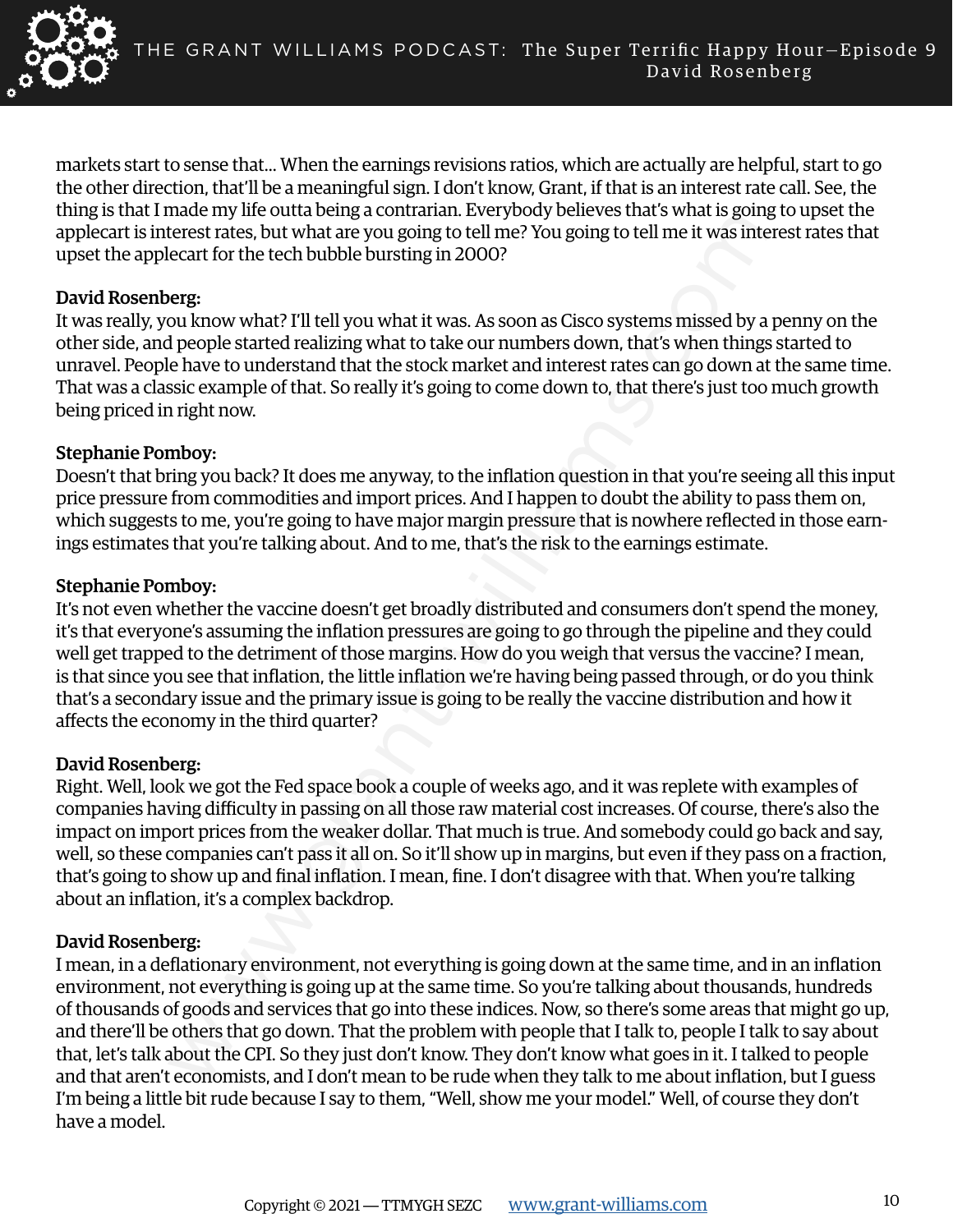

#### David Rosenberg:

So it's just basically just parroting back stuff they might've heard on TV or from somebody else to some report. And it's all about inflation, they hear about the money supply. The reality is that you have your Bloomberg terminal open, oh, look at the CRB index. I'll look at the Baltic dry shipping index. So there's got to be inflation, but you see the thing as I was saying earlier, is that what is the most dominant component of the CPI? And indeed the core CPI?

Stephanie Pomboy:

Shelter.

# David Rosenberg:

Oh yeah shelter rents, rents. And rents are disinflating fast, and we haven't seen the full impact of it yet. The vacancy rates in the multi-family space, the multi-family I mean, everybody talks about the bull market and housing. Look at the multi-family stats we had in December. I mean, they're cratering. And we're seeing that supply response because demand has been under severe downward pressure. Vacancies are going up, rents are going down, and 30% of the CPR, your rents, whether you like it or not 30% of the CPR rents and 40% of the core is rents. So yeah, I get it. I know.

# David Rosenberg:

I know what copper and nickel are doing, but I've never seen anybody to this day walking down the aisles of Walmart or Target and looking for the pound of copper. I just haven't seen that. And then when you're taking a look, look what's happened with tuition, demand for education and maybe there's been more permanent impairment coming out of the pandemic. People say to me, well, tuition, tuition, tuition. You're looking at the rear view mirror-

# Stephanie Pomboy:

Right [crosstalk 00:30:00].

# David Rosenberg:

an adout minaton, they near adout the money suppy. The reantly solute that out the supper than the supper than the supper than the supper that the supper that the supper that the supper that the come of the thing as I was ... big time. I mean, all these services, and it's not just basically people saying to me, "Well, airlines will come back and restaurants will start getting pricing pressure," but they're small components, healthcare inflation people talk... And the thing is that I have to show them the data. I have to show them the data that healthcare inflation is in rampant. This inflation mode, tuition's education, rampant, disinflation mode. Everybody is living in the old paradigm. These things are disinflating and they're huge chunks of the consumer price index. And then you have rents which are dominating.

# David Rosenberg:

But you need a heck of a lot of auto inflation, and furniture inflation, and holding and appliance to make up for these big chunks of services that are disinflating. Now that's just looking at it from a bean count perspective. Look, Stephanie, we both know that the year over year numbers cause the base effects, the year of year numbers are going to be going up on inflation, headline core. And all the inflation polls we'll be out looking at the year over year numbers. And of course it's just it's statistical artifact. But the point basically is this. You have to have a supply and demand framework.

# David Rosenberg: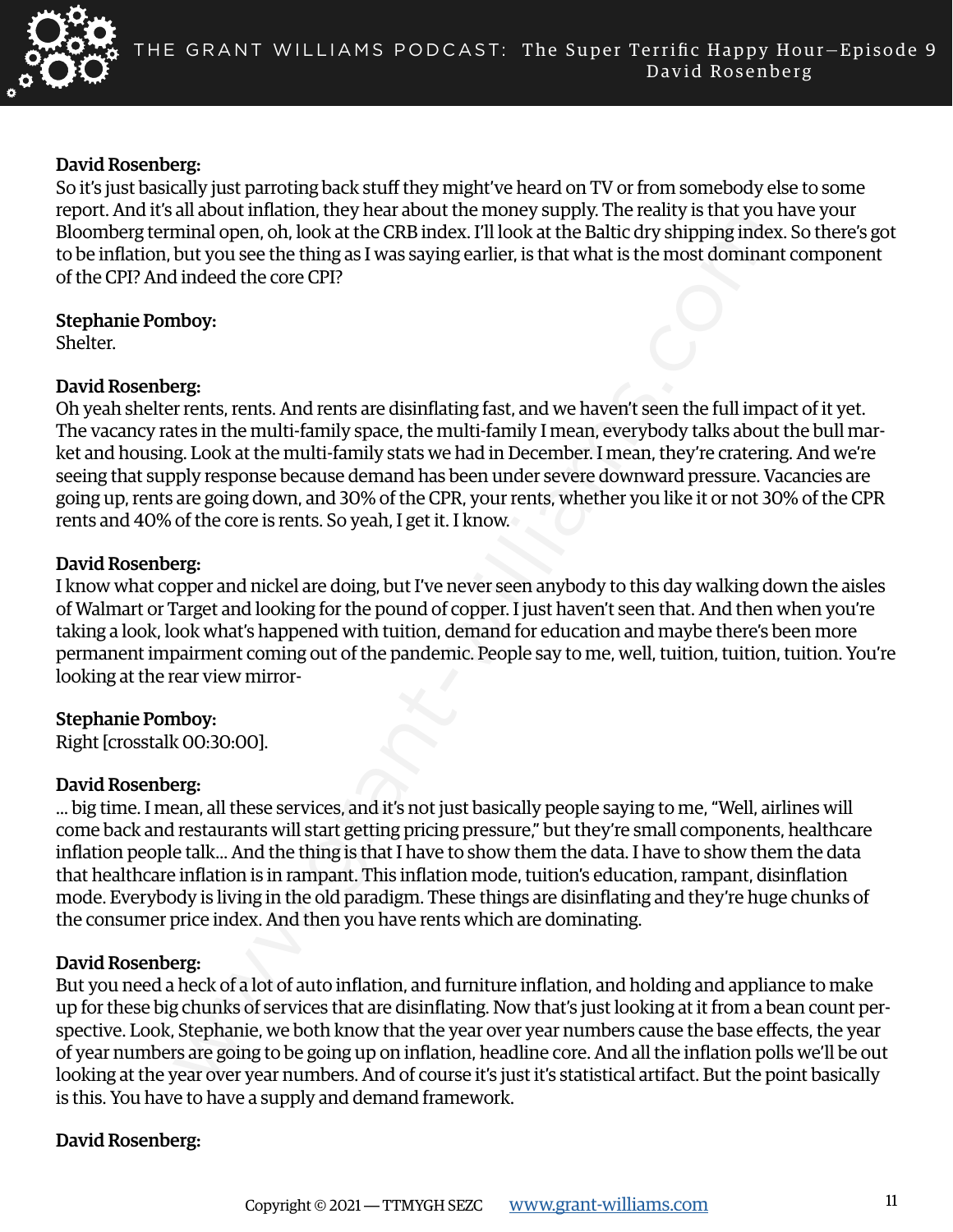

I mean, people want to listen to economists not just because we're a bunch of fun loving people, and we have great senses of humor, but that the first thing we learned in economics is Stephanie's we learned how to draw a supply and demand curves. And everybody wants to talk to the economists because everybody wants to know the price of something. Commercial real estate, residential real estate, that could be the equity market, could be commodities, could be gold, but we get trained on drawing supply and demand curves from the time we were young pups, we have to get the shape of the curves right, the elasticities, we have to get the direction of the curves right.

#### David Rosenberg:

by and ventance turves. And veryboody wants to cance to the minimum waps because the method with form the price of something. Commercial real state, residential real estate, that certain the price of something. Commercial But ultimately the intersection gives you the price. So if you don't have an aggregate demand, aggregate supply framework, and you're talking about inflation, and that's when I say to people, what's your model? I don't want to sound arrogant when I say it, but the reality is that you have to have an aggregate demand, aggregate supply framework. And that's when I always come back to the output gap and the level of pressure on the economy, the gap between demand and supply. Even if I'm wrong, and the gap was going to pose earlier than expected, it's still going to be a couple of years down the road, or it might even be longer. But that's where I come at it.

#### David Rosenberg:

And that's where I have to convince people is that, yes, we can get pockets of inflation. It's not going to be a straight line. And we had pockets of inflation in the last cycle. Last cycle core inflation bottomed at around .5, we got above two. Next thing we're below two. And then we're going to have another negative. Does anybody think of the pandemic was the only negative shock that we're going to have. We're prone to negative shocks, whether they're endogenous or exogenous. And the starting point of inflation is so low. People have... And that's the one thing I don't get asked at any time.

# David Rosenberg:

What about deflation? What about deflation? And I still think that there's a beggar, bigger risk actually of deflation than there is inflation. And one thing I just want to add here is this, is that we're talking about inflation. Inflation is a process, it's a constant acceleration in the year over year trend. So everything that we're mentioning here, is the dollar going to zero? Is a dollar going to continue to go down every single day, every single week, or will find a natural bottom? Oil which has gone up to 50. Is it going to 100? Is it going to 200? Probably not. So a lot of these are levels shifts.

# David Rosenberg:

It's like the latest one that we wrote about this was the minimum wage. Well, the minimum wage is going to go from 7-1/4 to \$15 is going to be inflation. Well, meanwhile it affects 2% of the workforce. So I wouldn't exactly worry about it from an inflation standpoint. But you stopped the first time that we've had minimum wage go up?. Minimum wage was brought in 1938 and it goes up every few years, but it's a level shift. It's a level shift and that's it. And so a lot of the things people are talking about are level shifts, doesn't bring a bout multi-year acceleration in inflation.

# David Rosenberg:

And I'll say, look at if we can come out of this with a rampant credit creation cycle, and all of a sudden we got wage demands coming up the wazoo, Joe Biden and his team brings back unionization. And we try and recreate the conditions of the 1970s, I'll scream uncle and say, okay, the inflation's back. But I still think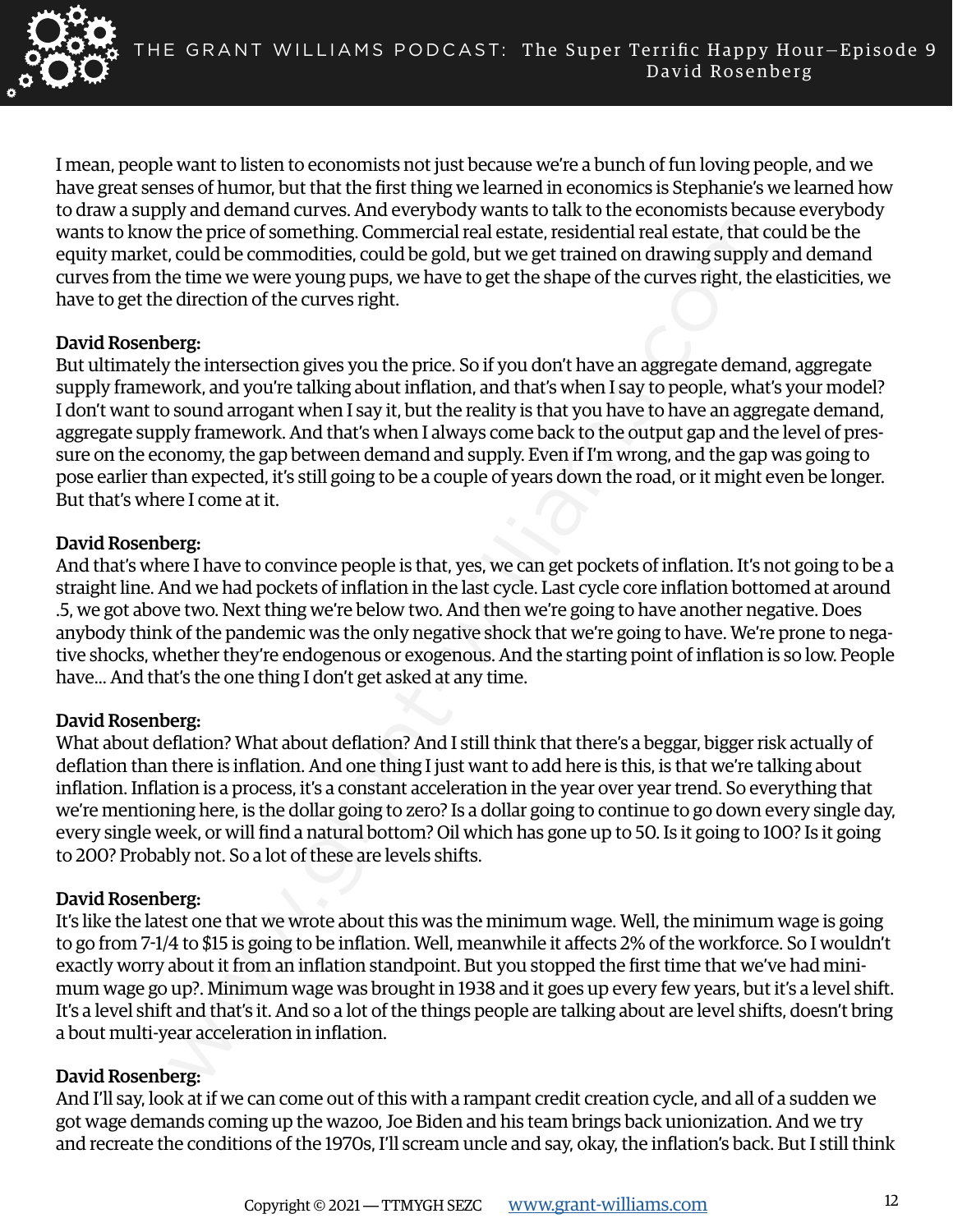

that the powerful disinflationary forces of technology, of demographics, they haven't changed. Income inequality all these things that produced relatively low growth and disinflation pressure. And I think we're going to come out of this by the way. If you going to ask me about the new normal, and this is what the market's not priced in is, a new normal is going to be what we've already seen.

### David Rosenberg:

What did we see? We saw as soon as you don't stimulate fiscal policy, look what happened. Three months in a row of negative retail sells. Personal income from August to November is running -10% at an annual rate. Nobody knows that number. Nobody knows that as soon as the CARES Act started to subside personal, and by the way, even with the rebound in employment, we brought half the employment back. People don't know. I say most economists don't know what that number that from August, November personal income contracted, at a 10% annual rate. Oh, all of a sudden we need more stimulus checks.

#### David Rosenberg:

Well, no kidding. So people don't see that there was absolutely no vitality to this economy. There's no vitality outside of vaccines, and stimulus checks. There's really nothing going on. Okay. We can talk about Netflix and Amazon and Microsoft, but really there's not much else going on, but I'll say this, what we know is that going into this crisis more than half of the household sector, didn't have enough savings to get through three months of vital economic activity. And so what I'm saying is that all of a sudden, we have three months in a row of negative retail sales. The savings rate is elevated.

#### David Rosenberg:

Everybody thinks that the consumer sector has all this dry powder to put to work in the real economy. I think what they're mistaking, and we'll only know this after the second quarter. But I'm saying that, and we've done the work on it that coming out of this pandemic, we're going to have, what's called a post-trauma adjustment. And the adjustment is going to be on the family budget. And it's going to come on the most, I think, important behavioral aggregate that comes out of the national accounts, which is the personal savings rate, that arcane statistic, but everything bulls down with that.

# David Rosenberg:

Out Out as by the way. It you going to ask atte adott the diver borinal, and this circle will also a sect we see and its going to be what we ve already seen.<br>
reget We saw as soon as you don't stimulate fiscal policy, look Because if I'm right that the new normal is going to be a 10% savings rate, not a 7% savings rate, I've just created a model where aggregate demand growth is going to be able to percentage point week during the future than it would have been against the previous baseline forecast. And that has implications for discretionary spending and all of this spinoff effects. But if I have that forecast on the aggregate demand side, that coming out of this, we're going to be saving more to than come out less. I asked the question, how do you get the inflation out of that without the accelerating demand, if we're going to become a more frugal nation of savers, where's the inflation, been? The lasting inflation going to come from?

#### Stephanie Pomboy:

The amazing thing is how radical that suggestion is. That may be a once in a lifetime pandemic that led to massive, the highest unemployment we've seen since the great depression might actually scar people's memories and get them to undertake sort of a bunker mentality for a while, just like after the global financial crisis and the housing bust, they went and they repaired their balance sheets and refused to borrow for years after that happened. I mean, the idea that that could repeat today much less be even larger in effect than it was after the global financial crisis is viewed as completely insane.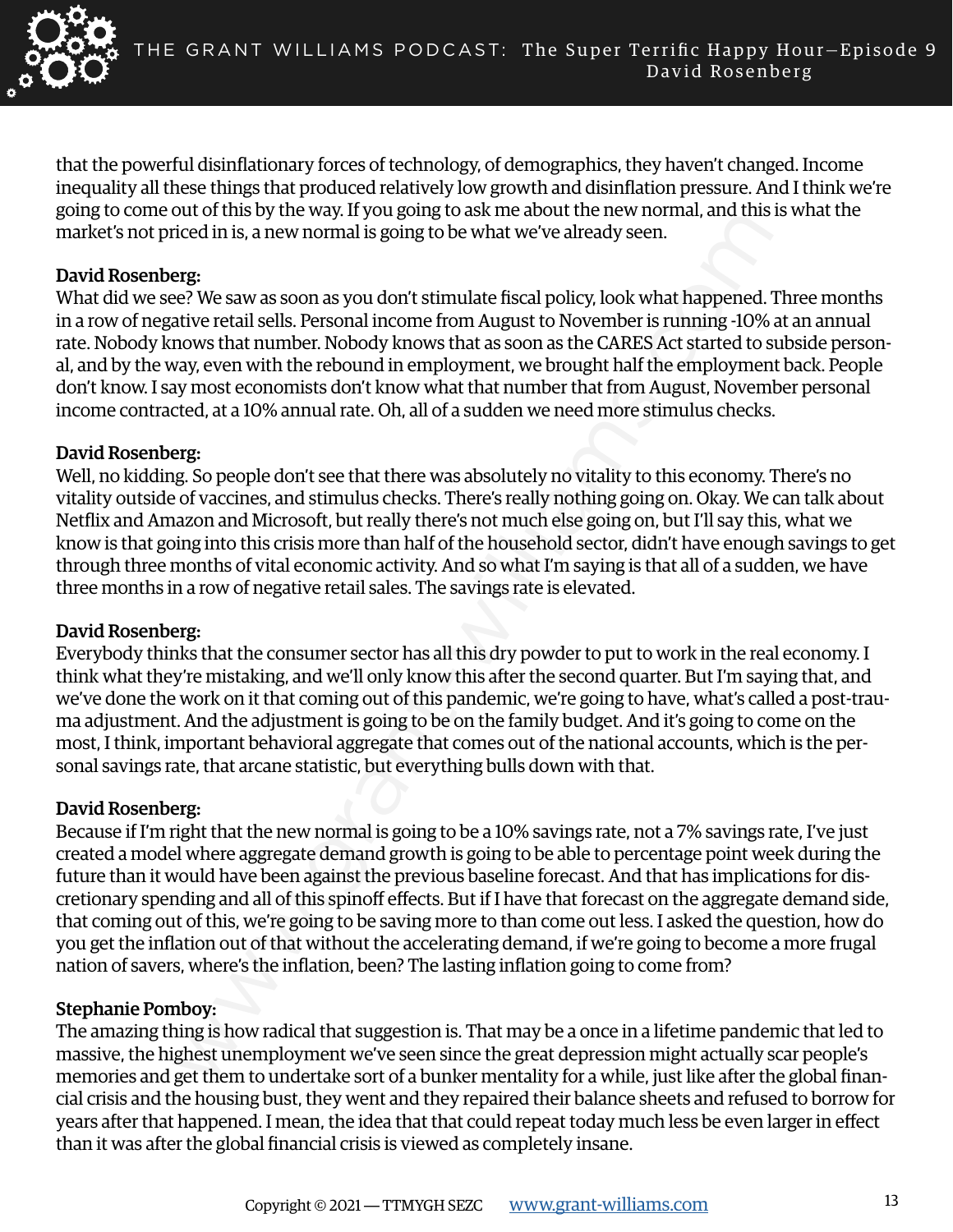

### Stephanie Pomboy:

Obviously you just don't get it because the government's handing you money to spend. So now you've got pent up spending and all this excess saving. That's my favorite notion at all, is that the notion of all the excess savings that we've built up, that obviously has to come into the economy, but that will get to your third quarter your second half recovery, if we get to that point. But again, it's one of those things I don't know about you, Dave, but I cringe in anticipation of how long it's going to take to beat people over the head with negative retail sales, negative retail sales that increased saving rate before people finally exceed to this new normal that you're talking about. I mean, where's the stock market at that point?

#### David Rosenberg:

entang and an unise scess sarung; mats my actuoming and an an sellation that an the that the the send of the that we built up, that obviously has to come into the economy, but that we huilt are whill up, that obviously has Well, I mean, maybe we'll get some exogenous shock to rates. I mean, that's what everybody's talking about and it may happen because people think, well, if the stock market will go down and it'll because rates jack up and that causes the stock market to go down. Oh, there's some people that believe well, if interest rates back up and it's because it's against the backdrop of a better economy, why would the stock market? I actually think everybody's saying the same thing, which means it's not going to happen. I think what's more likely to happen is that there's going to be some profound disappointment over what this recovery looks like post June. And here's the good news, is that we're going to know soon enough, we will know in the third quarter, because the market is laid down it's card just told us.

#### David Rosenberg:

That the markets, I mean, Grant asked earlier about how do we explain this disconnect between the real economy and the financial economy? And it's, well, the real economy is right staring us in the face today and the markets are looking ahead. And that's just a truism. The market has priced in a certain future that the present day economic data are really just coincident indicators. And I'm saying not so fast, I don't think it's going to be that easy. So I'm hearing a lot about, oh, well, we're going to get the vaccines, and we're going to have pent up demand. Great. Pent up demand. Pent up demand where, oh well we're going to be flying again, travel, theme parks, restaurants events.

#### David Rosenberg:

Wow. We're going to have like a V shaped recovery I'm told. Yeah well that's 6% of consumer spending. It's 4% of GDP. We're going to have a V shape recovery in 4% of GDP. Thanks very much. So that's enough. That should take the stock market up to another 50% don't you think? People don't understand. Yeah, look how many times you eat out a week how many times you actually go flying? Are you taking the kids to Disney like every Saturday? People don't realize. And so what's interesting is that people don't talk about the pent down demand in all the goods that we bought.

# David Rosenberg:

People don't see that in this period we bought audio, we bought video, we remodeled the house we bought Peloton bikes, we built swimming pools, we bought cars anything we could spend money on because we couldn't spend money on these other services. But people don't seem to realize that you know when you look at automobiles, and you look at video and audio equipment, and you look at your floor coverings, and your window panes, and your furniture and appliances and you add all that stuff up it's double, it's double. The stuff that we actually could buy which we did is double the stuff you're talking about the pent up demand. Are we going to buy a third car? No. So people they don't look at the consumer spending picture holistically.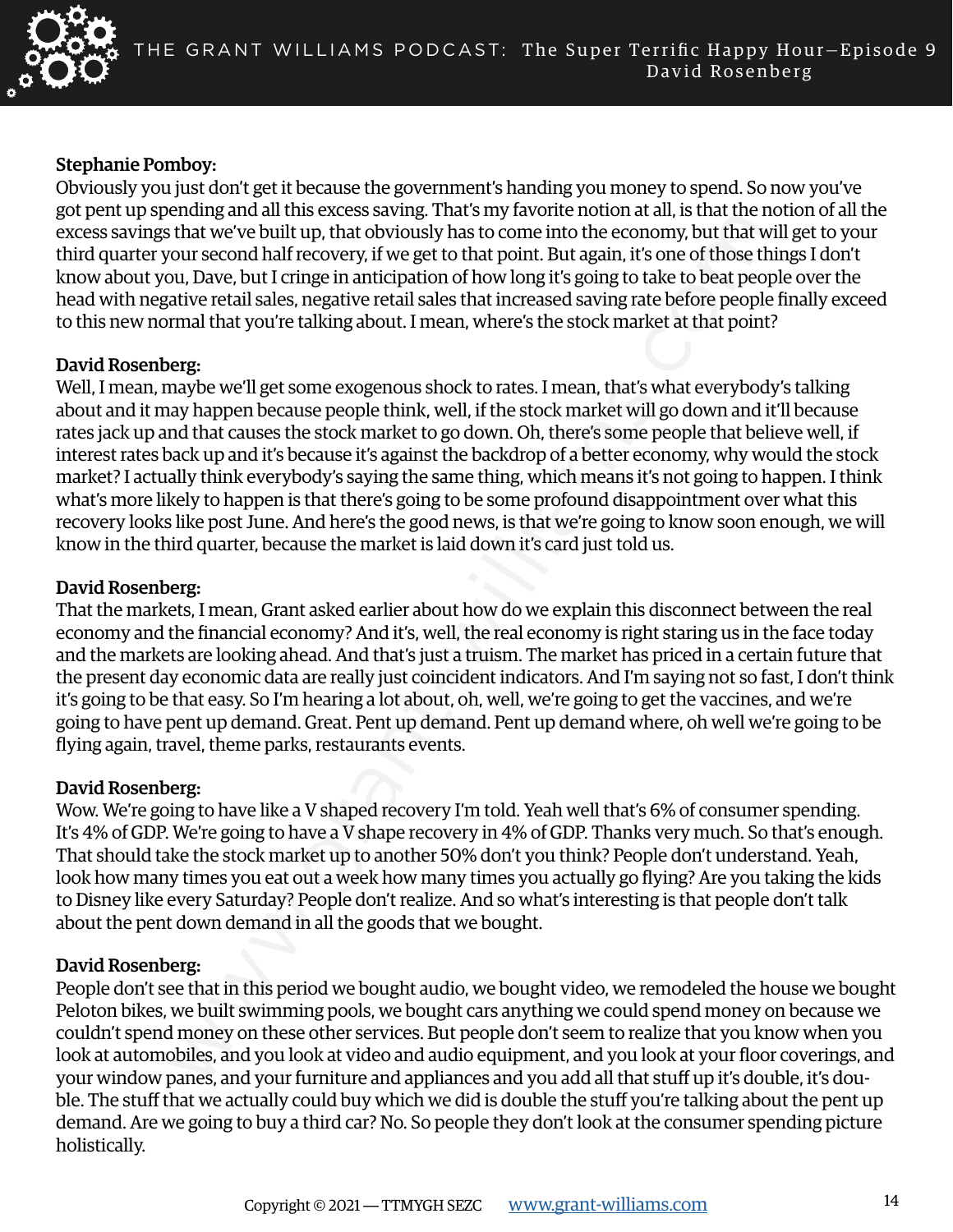

#### David Rosenberg:

We're going to get a V shape recovery and I'll be the first to say, I can't wait to fly. I cannot wait to hear these words. Ladies and gentlemen this is your captain speaking. I can't wait. And I want to go out. I mean I want to go to restaurants too. But the thing is that people overplay it and we're all basically it's in our imagination, we can't wait it's a mirage to go out again. It's 4% of GDP. And all the stuff like when you're talking about big capital spending goods on the home and autos, that's double the services we're talking about that we're longing for. Well, what happens to those things? They're going to go down as the V shape recovery and the services go up.

#### David Rosenberg:

and generalities and solved and solved and solved and we cannot op solved and we cannot op the calibraction and the calibraction and the samilar foo. But the thing is that people overplay it and we fe all basically it's in And we're going to be left with the consumer recovery people going to be wondering, what happened to it? Well we've got the V shape recovery in that 6% of consumer spending and 4% of GDP. We got that. Unfortunately, you didn't counter in. You see the thing is that we are taking a look at the big cap, the big cap merchandise that we bought. The dishes, the crackpots, the cookbooks, the home remodeling, the Peloton bikes, the audio and video equipment, all that stuff. Do you know that when you add up all that stuff which is double what we spend on airlines and restaurants and theme parks and events, that stuff is up more than 10% year over year.

#### David Rosenberg:

In any given year, the things I just talked about is up 3%. It's up 10% in the past year. So people have not done... You see that's the thing, people they live in a narrative and they do partial analysis. But you have to do general equilibrium analysis and take a holistic view of the consumer. So people didn't realize that as we spent less than these other areas, we spend a lot more on other areas and especially related, related to what? Turning our home into our office. And turning our home into our place of-

# Stephanie Pomboy:

Amusement park.

# David Rosenberg:

Yeah. So it used to be the old saying on Wall Street was, we're going to cave live in a castle and now it's just basically live and work in a castle. And we turned our homes into castles. Well the thing is that you're not going to do that again in the next say five or 10 years maybe in 10 or 20.

# Stephanie Pomboy:

You're also not going to go out and get the nine haircuts that you missed over the last year. I mean that's the other fallacy is this idea that the services are going to go up so much as we catch up on all the things. Like, I'm not going to go get 17 manicures. I think I'll just get one thank you.

#### David Rosenberg:

That's a great point because in a classic recession you're going to put off buying that car but then you'll buy it the next year and so 100% right you're not going to... Boy, I'm not going to go out and eat these eight out of the seven days, I'm going to eat because I'd missed. And that's 100% right. That's why this whole it's almost a-

# Stephanie Pomboy: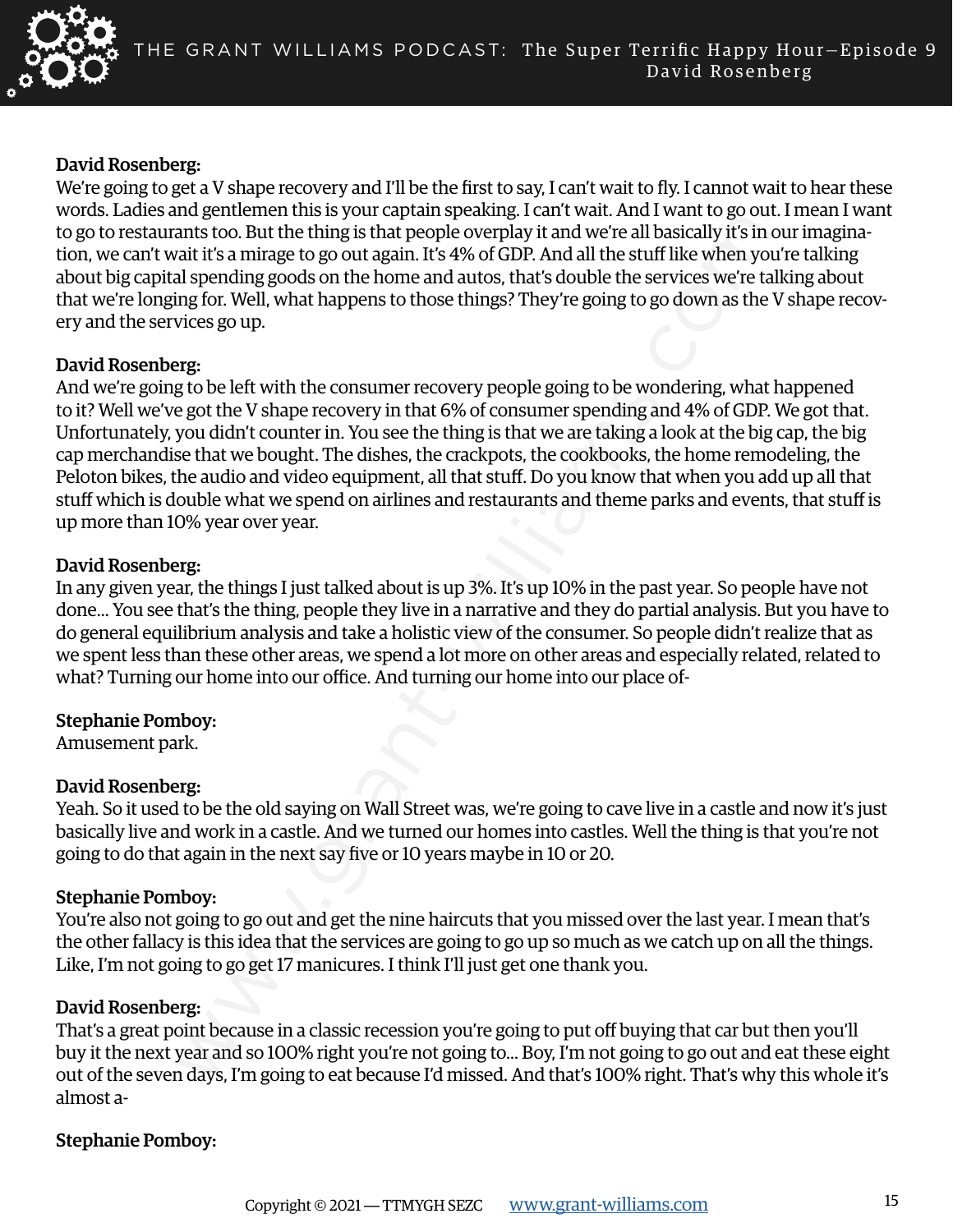

What kind of bear are you?

### David Rosenberg:

Well, I'm a bear that eats the salmon as berries. I think that those are all very important points that we have to consider. But something else and it's something we talked about when I talked about the savings rate is this is different. But when people say, well this was not a man made or this was not an endogenous recession. I hear that all the time. Well I don't know. What happened in Iran in the late '70s and endogenous event was one off the gold standard or the World Bank embargo in '73. And it doesn't always have to be that we basically committed Harry Carey like maybe we did with the housing and banking sector back in the late 2000s.

#### David Rosenberg:

This was something totally different whether it was caused by a bat in China or not doesn't matter. We've come off a year of something that we have not done before. This has never happened before. I mean 1918, 1919 in Spanish Flu they never got a vaccine. Okay? This is burnt through many more people died as a share of the population. And in fact it ended. Okay? Then you had the roaring '20s, but in the Roaring '20s the starting point on the debt to GDP, the federal debt of the GDP was 10% not 120%. And they cut individual and personal taxes throughout the whole 1920s. That's not happening this time around. But the point I'm making is that we've experienced the trauma months. I mean a year.

# David Rosenberg:

A year of self isolation social distancing. And we don't know. But the thing is that I can't believe how many people think that they actually know, we're going to return to normal. We're going to turn normal. What sort of normal are we talking about here? Because we don't know. Historians will be writing about this period that we were just in. We're in the middle of it right now. Hopefully there's that light at the end of the tunnel, there's potholes on that light at the end of the tunnel. We are going to get through this we know that but we don't know. But we do know actually is after a trauma, there are aftershocks. There is a change in behavior. We haven't fully come to grips with that.

# David Rosenberg:

erg.<br>That eats the salmon as berries. I think that those are all very important points to smething else and its something we talked about when I talked about the studie. If the time when people say, well this was not a man But I'll tell you one thing, and this is actually I think more positive it depends on how it comes across. That we become a nation of do it yourselfers. And I started noticing this right away. Right away in February and March. And remember auto sales took the big dive. What was flying off the shelves were retail auto parts, and they've continued. We've all of a sudden become a nation, all of a sudden we know how to change your own oil. How empowering is that? We can actually fiddle with the engine. But I noticed that cookbooks and crock pots, and everything related to kitchen appliances... I saw this, I forget in which newspaper either Wall Street Journal or New York Times. It was about Campbell's Soup. And not so much that soup sales are up 20%, as if that's not a depressed area statistic.

Stephanie Pomboy:

Right.

#### David Rosenberg:

But the viewing on Campbell's Soup website for their recipes was through the roof. And the biggest demographic in terms of global traits, where are the millennials? So all of a sudden we become... Well that's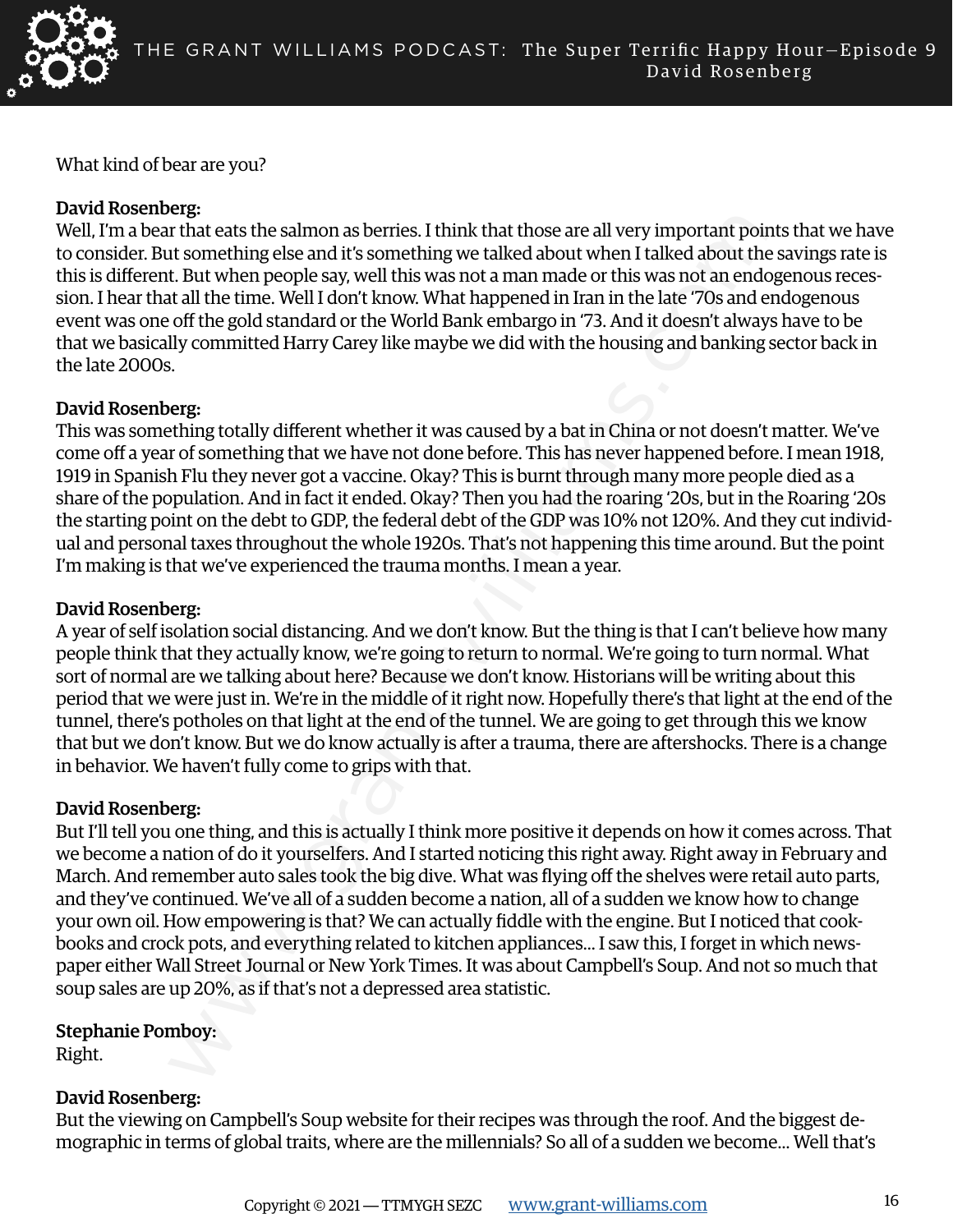

why I don't even know how much more will we go out to eat. We become a nation of chefs. And we have beyond... I'm looking at the data because I love to get into the weeds. And this stuff goes up every month. It doesn't go down. Whether we have re-openings, not re-openings the pandemic going up, the pandemic subsiding, sewing machines furniture repair, I mentioned auto repair before, floor coverings. I mean do it yourself. I mean garden supplies, garden supplies through the roof, home improvement.

#### David Rosenberg:

win. Vueltiet we reave trepelonings, not re-operaling sure planet film and the particular similar paractions are reaver to planet in mation much more self-reliant. Well thats the thing to remember we were the economy. And So we become a nation much more self-reliant. Well that's the thing to remember we were talking about how it's a service economy. And what happened was what do we closed down? What did we close down? We closed down what was called nonessential services, right? Who knew that closing down nonessential. Whoever thought that we'd reach a point where the nonessential economy was bigger than the essential economy. Think about that for a sec. It's called a service economy because these people service. They service, they provide services. Well let's say one of the things that went down, vertical down, vertical down, was housekeeping services domestic services. Okay? That went down more than anything else because whether... We didn't need the housekeeper anymore.

#### David Rosenberg:

But look what happened all of a sudden, we oh oh that's where the vacuum is. So this is going to lead to a lot of displacement. But we become a nation of do it yourselfers and are much more self-reliant. And I think there's something that goes along with that. I'm not going to say that's going to add to GDP growth, that probably doesn't. But these are just one of the characteristics that have been altered through the pandemic. What else happened? Look at pets. Look at companionship, pets and pet services. There's a secondary theme right there. But you're seeing this other one that's ongoing.

# David Rosenberg:

It's so obvious it's right in front of me. It's in the data and it's early stages. It's taking a look at the shift between multi-family housing and single family housing. And then taking a look at where is the biggest decline in housing demand right now? You know where it is? Well Stephanie I think you would know based on your own housing preference.

# Stephanie Pomboy:

Right.

# David Rosenberg:

Is multi-family the Northeast is going way down. We got those numbers and the housing starts for December. We are in a huge bear market in the Northeast. Not exactly tax friendly, lousy weather. But multi-family Northeast is going way down. And yet single family stocks and sales in the South are going way up. And I think that's what's happened here is that this appreciation for what? For open space and open air.

#### David Rosenberg:

And that's a secular shift as well. So all these people that are saying, we're going back to normal. I don't think they understand that we've really we had a fundamental shift in people's attitudes, and we fully haven't come to grips with that. And there's going to be winners and there's going to be losers.

#### Grant Williams: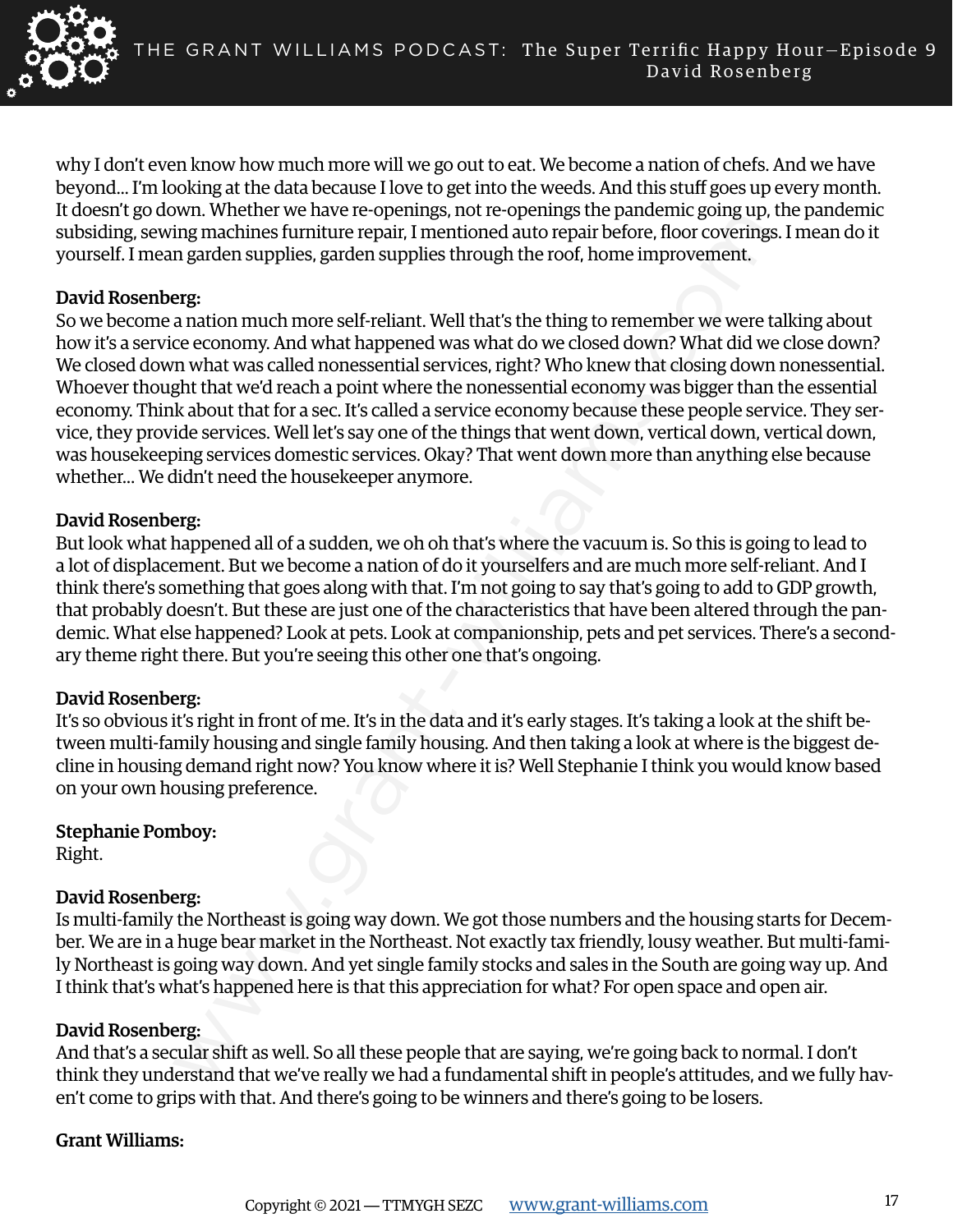

Let me ask you. We've talked about the narrative several times here. And in the back of my brain I'm still trying to grapple with the idea that we've come across a Canadian who can be rude because I thought that was a non-existent species. I'm still from 20 minutes ago battling with that. But this idea of a narrative if we think about this, there's this narrative on Wall Street that we've got to keep the pump going. We've got to keep talking about the positive stuff and look for these and in relations that Cisco mess in 2000 it was the same then, but we're at a point now where Wall Street thinks the Fed has their backs.

#### Grant Williams:

Main Street now believes the government has their backs and that there will be stimulus checks coming, when we need them the government are going to step in just print more money. And in the markets obviously, there's a belief that passive has the markets back. So everybody seems to feel bulletproof and seems to feel like, well, I see all the things that go wrong but there's someone who can step in if it does and provide me with a safety net just a little bit lower down. How do you see that unfolding? And how do you see that the cracks in that particular idea?

#### David Rosenberg:

Well, it's become a very popular narrative. That the Fed has your back and of course look there's no doubt that it's not just the Fed. It's the central banks globally. I mean we have a situation where you got the ECB buying almost everything in sight, the BOJ own 6% of the equity market. People asked me when the Fed started to say they're going to buy high yield I was getting questions, well, if high yield resides next to the equity market in the capital structure won't they come in and buy the SPX? I guess anything is possible. I never thought that Jay Powell could play the role of E.F. Hutton, but maybe that's true. It's basically this. Yes we have a situation where the multiples have expanded rapidly because of the Fed, that much is true.

# David Rosenberg:

And it's hard to with any degree of intellectual rigour, really approach valuations when you have manipulation of financial assets to the extent that we have. So I would tend to agree with you to that extent. But you do have the multiple and then you have earnings. Now we had a situation where we had an earnings procession but the multiple boost from what the central banks were doing was so acute that we had a huge renewed bull market assuming that we can even call what we had in February or March a bear market. Maybe it wasn't, it was just so short despite how severe it was. But we have to be mindful of the fact that does the Fed really control the E?

# David Rosenberg:

event species. In summation wall intered spot and will street the two thus tested to the test of the pump go and the positive stuff and look for these and in relations that Cisco mess is about the positive stuff and look f The Fed can have some influence on the PE, but at some point even the multiple will find a resting place or find a plateau. And that's what I was saying before that I don't really have a negative interest rate story for you if you're bearish on equities. Then if I'm bearish on equities is not because of interest rates. It's because I think there's too much priced in. And the reality is that if I'm right, on the second half of the year that it's going to be a disappointing recovery that life is not going back to normal. Doesn't mean that there's not going to be winners, but my sense is that there'll be a re-evaluation. It doesn't mean the multiples got to contract necessarily but it means that those earnings expectations are going to come down.

# David Rosenberg:

And that's my principal concern. And we could have a situation where the Fed is actually forced to ease policy further in light of another draw down in the stock market. We always know. We know the Fed's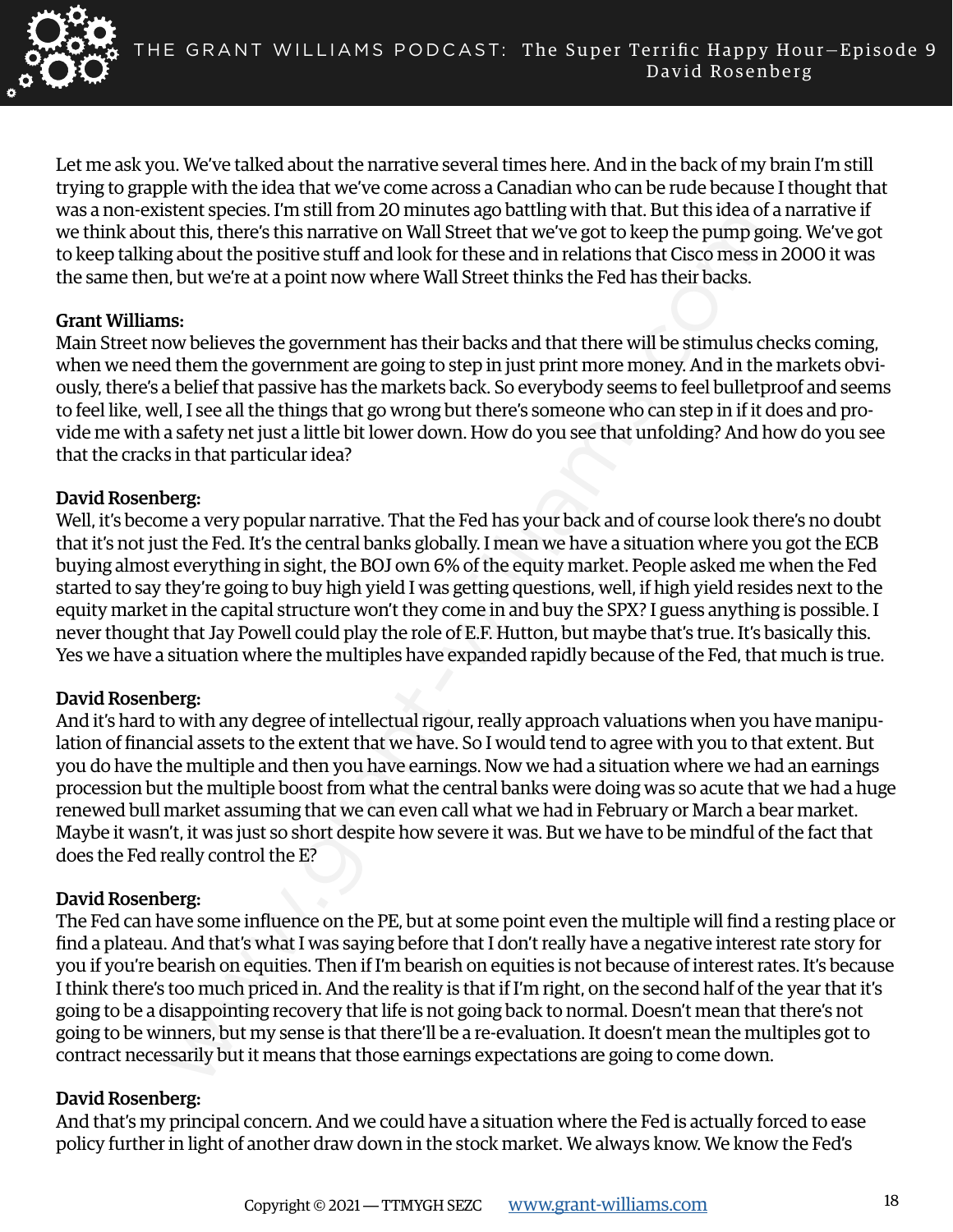

going to respond. We know how the Powell Fed is going to respond. But look we've seen this before. We had the draw down in 2018. The Fed was there to pick up the pieces we had the Powell pivot. But did the Powell stop the 20% draw down in the fourth quarter of 2018? No. He was there to pick up the pieces. And he was there to pick up the pieces this time around as well and he'll be there to pick up the pieces again. But the cycle is the cycle.

### David Rosenberg:

I don't think that J. Powell, I don't think any man, and I don't think any institution is bigger than Mother Nature. I think that the cycle is still the cycle, and I would say that everything I said is true that these manipulations and where real interest rates are, I mean globally has really inflated these multiples. I don't expect they're going to continue to expand. I don't think this is a Jack and the Beanstalk. But they will stay inflated with interest rates in the range they're in right now. The biggest risk to the market is not interest rates. The biggest risk the market is earnings disappointments.

# David Rosenberg:

2008 and wow in the found up and all other and the mass are the optical mass are the state of the state of the state of the state of the state of the state. The state of the state of the state of the state of the state of And that's why I think that we're going to have a draw down. I don't think we're going to have a repeat of February or March. But I would be suggesting, especially at these incredibly tight levels on credit spreads. I mean high yield with the four handle, yeah, you're not compensated for any default risk at these levels. The cape in the mid '30s, the cape multiple, I mean what's that telling you about the earnings yield in the market is 3%? I would say that I would want to have a position in cash right now. I would say actually you'd want to have 20% in cash right now. Because people say buy the dip, buy the dip, buy the dip, by the dip. If you don't have any liquidity or cash where are you going to buy the dip with?

# David Rosenberg:

You going to sell other assets or you've got to leverage up. So where I come out of this is that we're going to have another draw down. I think it's going to be natural to have one. And it's not going to be based on what people think it is. It's not going to be based on tapering by the Fed, and I don't believe that we are going to have inflation causing rates to back up. What I do believe is that there's just too much in the way of earnings expectations embedded in the market right now. That's where I think unwinds in the second half of the year.

# Stephanie Pomboy:

You actually sound very, I would say restrained in your outlook for the market in terms of just another sort of repeat a February, March not a reversion to mean valuations which would result in a haircut closer to 50 to 60% from where we are today. Is that correct that you think we have this sort of standard what we've seen over the last several years where the market goes down 10 to 20% and the Fed rushes in with the fire hoses and that may set the floor and then you keep going up and then you have another 15, 20% flash and the Fed comes back in. I mean do you see that cycle ever ending? Or is that just going to be the new normal for us for eternity?

# David Rosenberg:

That's what I know. You're going to this conversation with Grant after the show and you're going to say, I thought he was bearish, [crosstalk 00:58:37]. Well you know look, here's a story. When I was at Merrill with, I can't remember if was with Rich Bernstein or Bob Farrell where we were having breakfast and we're talking about how the market's going to go down 40% and then at the presentation one of them said we're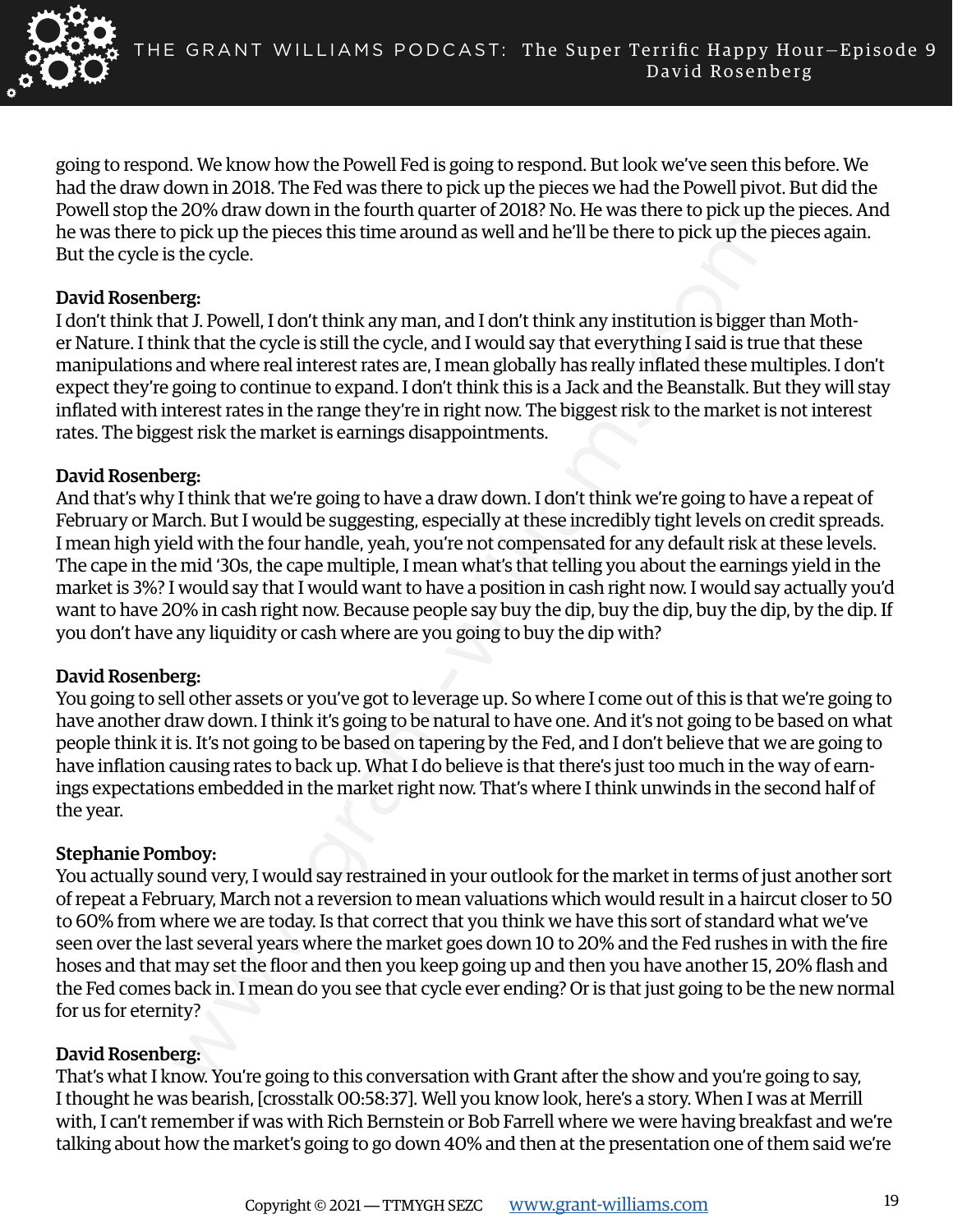

going to go down 20%. And on the way back up, I said, "I thought you said down 40," says, "I'll give them 20 now and then again 20 later." So look, I could tell you I've done... I mean look if we were to normalize everything. I mean that's what I tell people if you want to normalize interest rates you got to normalize the multiple.

### David Rosenberg:

You're not going to be happy that the S&P is going to show up somewhere around 23, 2,400. When the Fed Flow of Funds numbers came out a couple of months ago, we did some analysis on the Tobin Q and looking at book value against market value and you get somewhere you know 24, 2,500 on the S&P. So we run a lot of models so there is Greenspan 20 years ago in one of his Humphrey Hawkins testimonies everybody talks about the Fed model which is just big Ed Yardeni coined that phrase but it's comparing the earnings yield on the Treasury yield. But if you do like a dividend discount model under normalized conditions once again, that the S&P ends up somewhere 23, 24, 2,500.

#### David Rosenberg:

So I could build you all the stuff based on normalized valuations but are we going back to those normalized valuations? It's just, I'm trying to tell people, well this is where you can argue intrinsic value is where market value is. But we know firsthand that the central banks are very, very powerful entities. Now I said before that they're not bigger than the market, they're not bigger than the market but they actually for a period of time could have an impact and they obviously have. But we talked about you know all the way back the term Greenspan put the first central bank to actually implicitly say, I have your back. Was Alan Greenspan after the crash of '87. Since 87 we've had countless corrections, many bear markets. Of course the market's up since then.

# David Rosenberg:

But if you don't have to participate in a bear market or correction you'd rather not. That will actually help out on your compounded returns over time if you can actually skip the bad times. But that's always been the case and it's in the case now known by several multiples. But the point is that we get the economic backdrop I'm talking about, the market will react to that. Will the Fed end up reacting because the Fed wants to maintain easy financial conditions they still believe in the equity wealth effect on spending? Yeah they'll come in and they'll just expand QE which is what they've done all along. But not after we get a significant correction that's based on economic fundamentals. And that's what I think unwinds.

#### David Rosenberg:

erg:<br>
weat inter switch retr people if you want to nothianze interest rates you got e-<br>
regs:<br>
regs:<br>
regs:<br>
regs:<br>
regs:<br>
regs:<br>
complexises once out a couple of months ago, we did some analysis on the<br>
k value against ma Because there is some of this. I mean we can talk about how... And I've talked relentlessly about how the central banks have created these artificial conditions. But let's not make a mistake here that part of this rally has been based on a revival of economic expectations. And it's not just out of the blue. There's reasons to be optimistic because I think that when we call Pfizer Monday that to me that was a very critical day. That was maybe as important is when the banks got recapitalized and save back in March of '09. That was a critical day. But unlike March of '09, we didn't go into price in a massive economic recovery premised on a whole bunch of assumptions. And when I do the bean count on the savings rate, what's going to be spent from stimulus, what's going to be saved, when I count in to my models people shifting behavior that we already are in a deleveraging.

# David Rosenberg: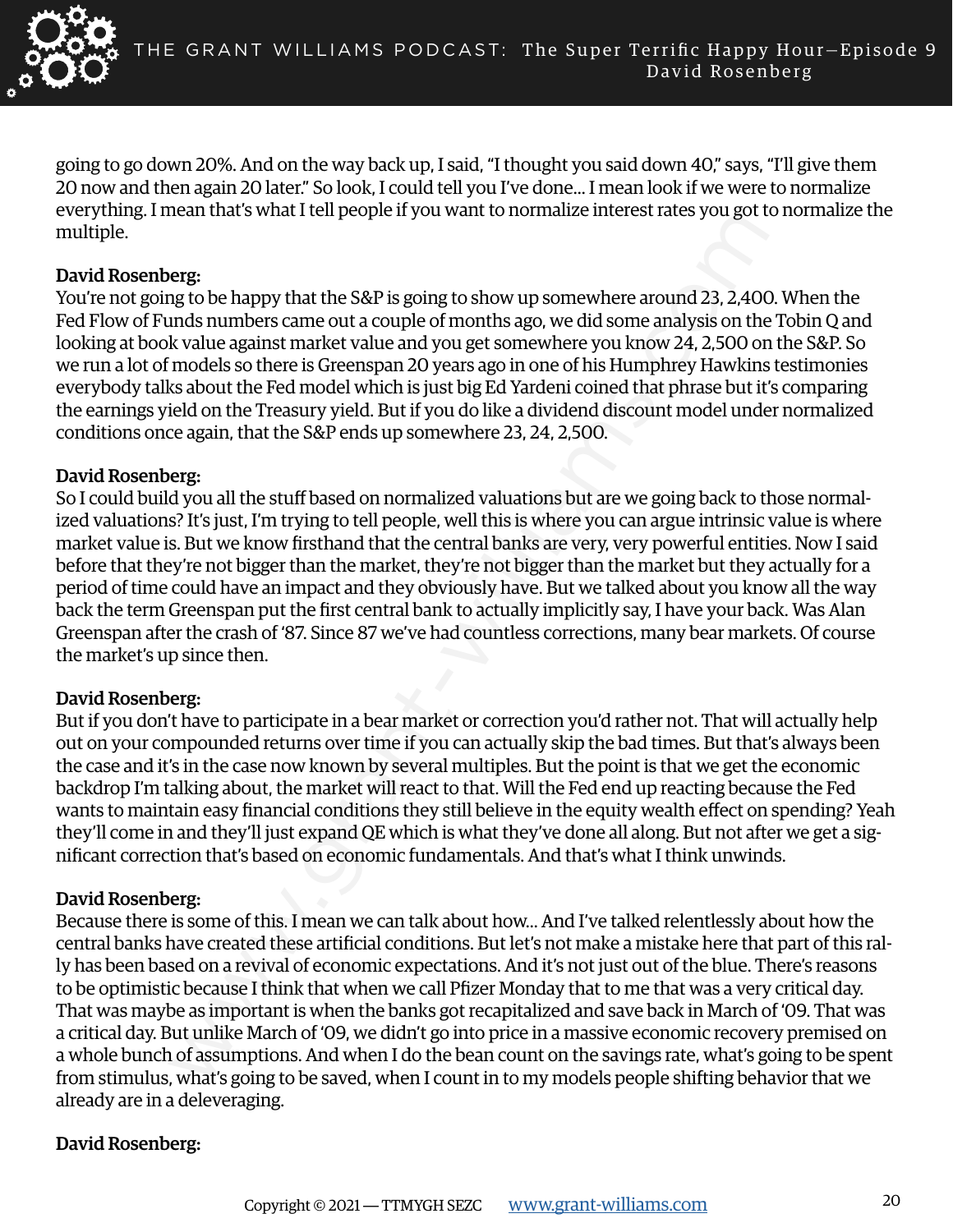

People talk about how great shape the household balance sheet is done. Well corporates blew their brains out on debt to buy back their equity. We don't know what the governments have done. But the other side of the household balance sheet is in great shape is that they are deleveraging, and that 70% of GDP. And I think there's going to be a song going. I think we're going to come out of this with a lot more frugality on the consumer side than people think. And they're not going to say that we're not going to have a sudden rush of restaurant and airline spending and going to the sporting events. But there's a whole picture here of consumer spending their transcends at.

#### David Rosenberg:

And that's why I think the disappointment is going to come out I'll just say that I don't think there's going to be as big a revival in that 6% of consumer spending people are talking about. But I don't even need that on my forecast. I know that there's going to be... People talk about pent up demand that there's going to be pent down in a lot of areas that we actually spend a lot of money on that aren't going to be spent on again. So I think that's going to be a much more feeble recovery than people think. Even with an infrastructure package that doesn't show up in one quarter, that's going to show up over a period of many years. And you can talk about well I'm very bullish on the energy grid, and clean energy, and storage, and so on and so forth.

#### David Rosenberg:

And valuate sultered singled and they are therevergong, and that  $\sim v$  of the mass of the mass of the mass of the mass of the mass of the mass of the mass of the mass of the mass of the mass of the mass of the mass of the That is all well, untrue. We had a very big infrastructure program with Barack Obama back in 2009. Does anybody remember it? You can even point to really a single quarter where it all showed up. But be that as it may, I think that's my big premise here. My big premise here and my reason for my bearishness and the reason I'm not overly bearish is I think that the Fed will come in and central banks will come in and play the old game. But I want to get ahead of that. I actually want to have cash on hand. I am going to be an avid buyer into the next bear market. I will be an avid buyer. And I'll be an avid buyer of the things you want to pay attention to by the way because the one thing I will say is that there will not be another bull market in passive investing.

# David Rosenberg:

There will be a bull market in active investing and you're seeing it already and in stock picking. And so it's going to be very important to have some cash on hand to buy into the next bear market. I intend to do that. But focus on the sectors that outperform focus on the sectors that outperform. Focus on the sectors that outperform the next bear market because they will outperform in the next bull market. And it's no different than focusing on what was outperforming during the tech wreck in 2000, 2001, 2002. So that could lead you to a certain value bent in your investing philosophy and that's probably where I'd be gravitating towards. And I don't even need to have rising rates and inflation to do that.

# David Rosenberg:

Just focus on the areas of the market that have great valuations. There's areas of the market Stephanie and of course because we talk about the overall market but so much of it is in growth but there are areas that are not in the growth area of the market and a lot of these you can find in the small cap indices, in the midcap indices focused on companies that are trading at a discount to net asset value. By the way a lot of those are in the energy sector which isn't going away.

#### Grant Williams: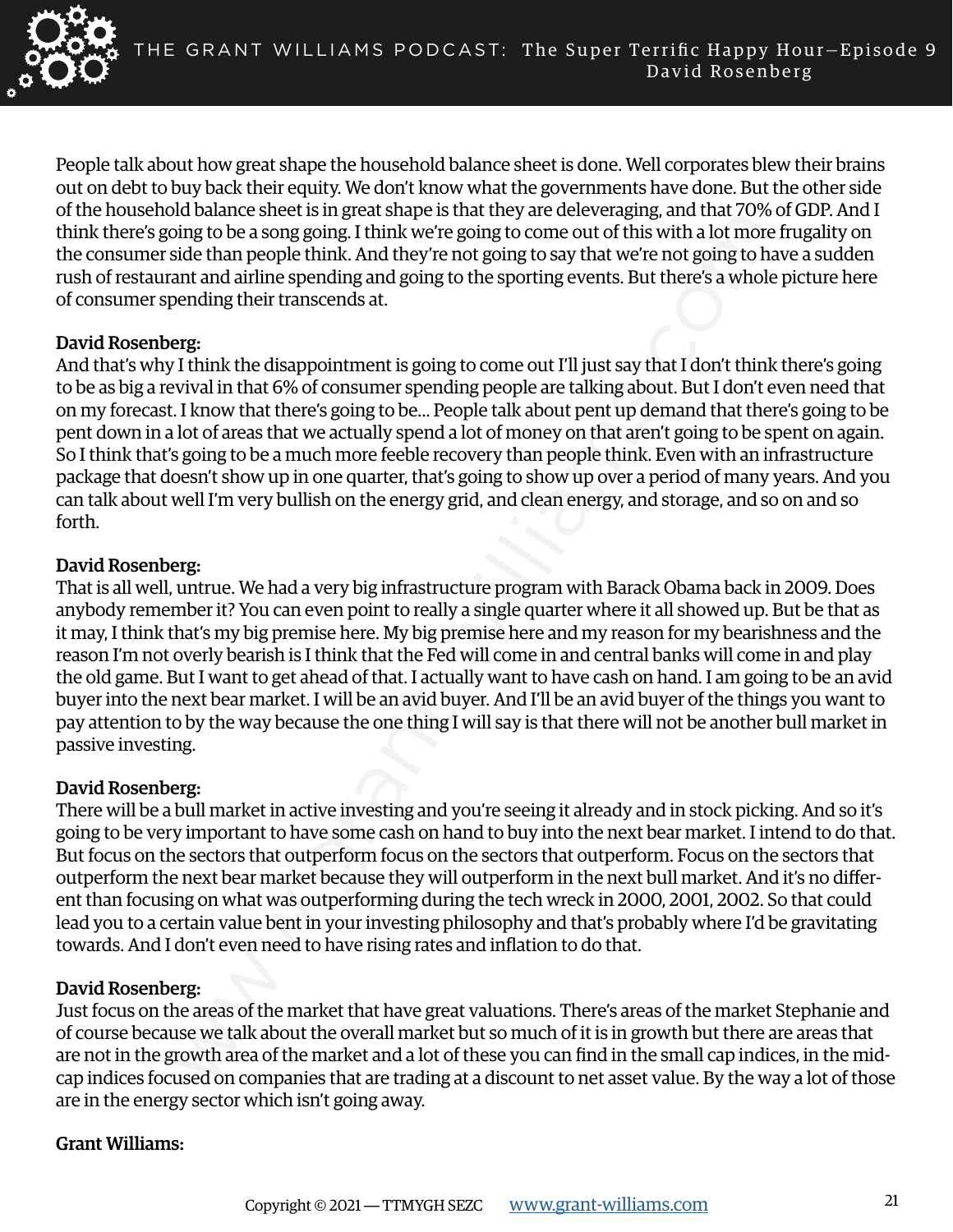

Rosie, if you, I mean this is... I think you're saying end of Q2/Q3 story that you kind of anticipate this to happen. To raise that 20%, cash what are you selling because I'm guessing you're not selling your gold, I'm guessing you're not selling your bonds because you still feel deflation's a problem. I know you're a just a giant in the crypto space so you're probably not selling your crypto either but is it equities as in I'm going to sell U.S. equities? Or are you're going to be selective in how you do it? Is this an equity story or is it a tech story or a sector story?

# David Rosenberg:

Well I would say that you want to take profits in your winners. I'm actually-

# Grant Williams:

What kind of witchcraft is that? Who does that anymore?

# David Rosenberg:

row semig you toons because you sunterclenations a ploofent. Tallow you could be the consideration and the considerations and the semigred pyric space so you're probably not selling your crypto either but is it equities 7 Well no, but I think look at no but last year... Look people don't realize last year as we looked at whatever an 18% return on the S&P500. I mean, everybody likes to talk about the 70% lift off the lows but we had a gut wrenching decline going into that. But the bond bullion barbell was like over 20% return last year. So I would say that whatever winners you had, I mean look, I would say that I have a whole smorgasbord of growth stocks in my portfolio the answer is no but there's a lot of people that did. I'd say that that's what I would do. I mean I already had that cash. I don't want to have to raise 20% cash. I'm a conservative investor to begin with. But I did do some trimming around the edges on a lot of the stuff that's worked.

# David Rosenberg:

I still own them whether it's gold or whether it's Treasuries or whether you know it's the Canadian bank stocks. I think you want to have some liquidity right now. Because we have a situation, I'm looking at the ECI data, I mean, portfolio managers are 2% cash. They've never been that low. I mean everybody is fully invested. So but I know a lot of people that had the gold stocks, they made a ton of dough. And I'd be... Of course people say, well, what about my tax implications? And my answer is that, well go talk to your accountant. I'm the economist. Economists are accountants with personalities.

# David Rosenberg:

But go speak to your accountant. I can't help you there but if the market takes a plunge you're not going to be worried too much about that you took profits and pay taxes on it. So that's basically how I would do it. I would sell whatever you can see in your portfolio that is overvalued and there's a lot that's overvalued, that's where you want to be trimming.

# Stephanie Pomboy:

Wow. Well this has been great Dave. I-

# Grant Williams:

It really has.

# Stephanie Pomboy:

... love getting to exchange growls with you even if I'm growling louder than you are. I can't believe that.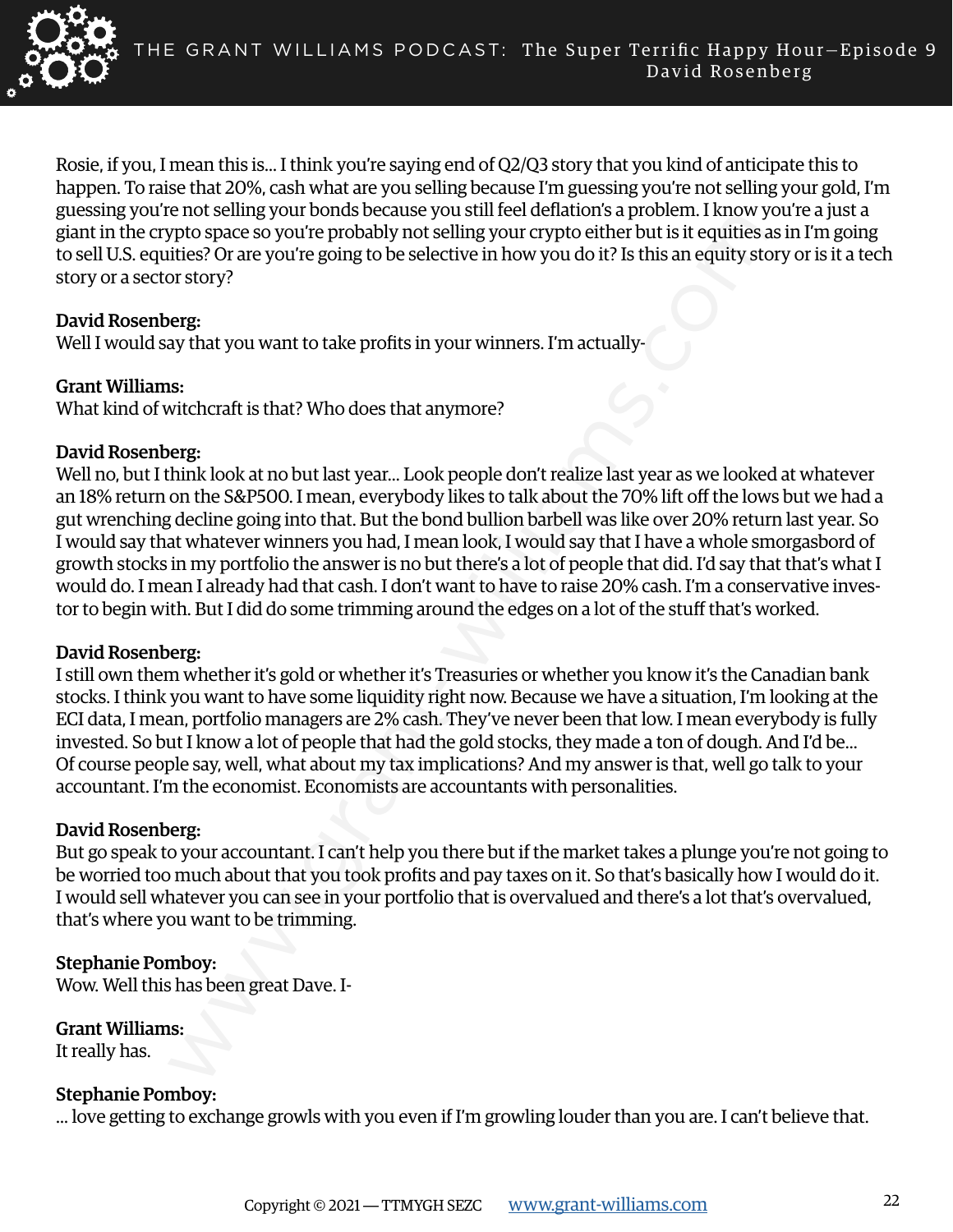

#### David Rosenberg:

I don't believe that either but. Either you're coming in a good mood or the two glasses of cabernet I had before coming on [crosstalk 01:09:28]

#### Grant Williams:

s:<br>
S:<br>
S: Calcitout anything remotely bullish don't worry. Your reputation will stay.<br>
I'ell edit out anything remotely bullish don't worry. Your reputation will stay.<br>
I'ell edit out anything remotely bullish don't worry Don't worry. We'll edit out anything remotely bullish don't worry. Your reputation will stay. Dave thanks so much for joining us. It's been an absolute thrill... Just for people listening who aren't already following on Twitter, I guarantee you 90% of them all, but for the other 10% just let people know how they can follow on Twitter and how they can find out more about Rosenberg research.

#### Stephanie Pomboy:

And not the fake account, the real account.

Grant Williams: Yeah that's right.

David Rosenberg: Yeah. Who'd want to be my impostor right? That's a joke.

Stephanie Pomboy: No. It's a high honor. No one's trying to masquerade as me, ever.

David Rosenberg: All right gang. Well Happy New Year and thanks for having me on.

# Grant Williams:

Come on Rosie, we can't let you go. You got to let people know how to follow you. They're going to let you know your Twitter handle and how to find out more about Rosenberg Research.

#### David Rosenberg:

So you can e-mail me at drosenberg@rosenbergresearch.com. I was brought up well by Depression-era parents. I guess that goes to show the dark cloud that's always over my head. But I was brought up to be respectful and so get in touch with me and I will be sure to get back in touch with you.

#### Stephanie Pomboy:

Amazing.

Grant Williams: Rosie thanks so much. We'll see you soon hopefully in person.

David Rosenberg: Yeah same same. All the best.

Grant Williams: All right take care. Bye-bye.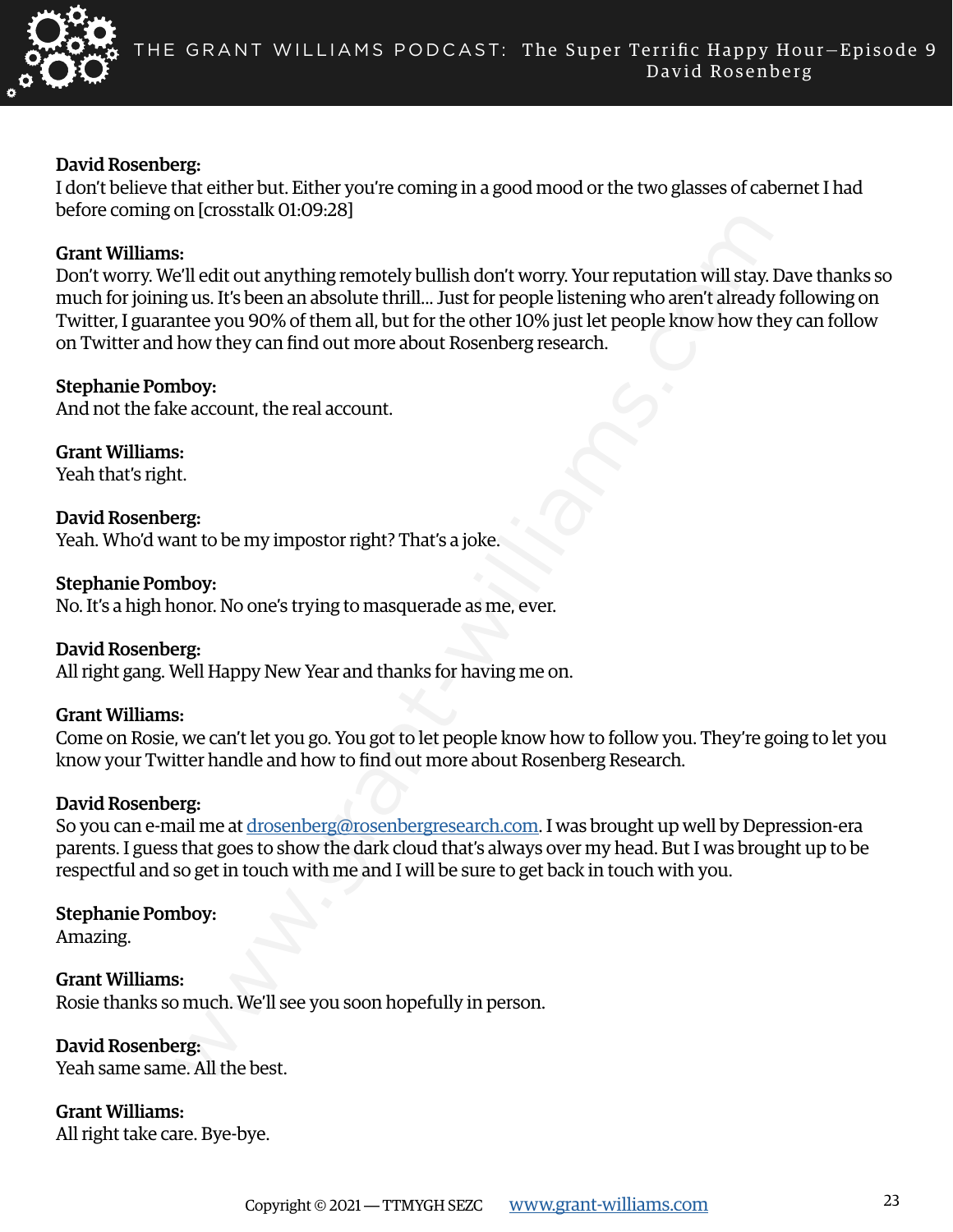

### Stephanie Pomboy:

Take care. Thank you.

# Grant Williams:

All right he's gone. We can talk about him now. I just love talking to Rosie. He's just so good to listen to right? Because no one digs into this stuff like he does.

# Stephanie Pomboy:

No. I was captivated the whole time. I mean I just looked down and I was like, oh my gosh you've been going for an hour. And it felt like you we were just getting warmed up. But yeah, captivating.

#### Grant Williams:

It's funny. I follow him on Twitter and what he was saying at the beginning there about how he gets more flak on Twitter than he does for the research which of course is understandable. But it's fascinating to watch because what Rosie does is he puts up a chart that tells a very very clear story. And then he says here's what the chart says. And people are crying, "he's a witch! Burn him"].

# Stephanie Pomboy:

Right. Right.

Grant Williams: It's just crazy, there reaction.

# Stephanie Pomboy:

You don't get it. That chart has nothing to do with the reality apparently that's right in front of you.

#### Grant Williams:

ns.<br>
18.<br>
18.<br>
2000: One come digs into this stuff like he does.<br>
2000: The one digs into this stuff like he does.<br>
2000: The one digs into this stuff like he does.<br>
2000: Wated the whole time. I mean I just looked down an It's astounding. It really is astounding. But that Q2, Q3 earnings surprise is obviously something that it shouldn't be a surprise to anybody because we all know the comps, we all know the valuation, but I just wonder what is going to be the narrative that is at least attempted to be created between now and then to justify? Because it always seems like, okay, we know what's coming. So between now and June we've got to come up with a story as to why it doesn't matter.

#### Stephanie Pomboy:

Right. Right. Well and in front have who knows what kind of headlines. I mean when I sit back and look at the markets and this expectation that Rosie talks about, I mean what is the marginal bit of positive news that's going to drive the market higher from her? I mean we've added, last I counted we added six trillion in market cap from where we were before the pandemic. Not from the lows, but from where before we even knew coronavirus existed so 6 trillion more.

# Stephanie Pomboy:

I mean we're discounting not a return to the normal, we're discounting something like we've never seen before. So I don't know. I mean it's going to be really interesting to see how long we can sustain. I feel like that old trade illusion of the road runner running off the edge of the cliff. I mean we discounted all this great news and what's the marginal thing that's going to keep us elevated here? I mean I guess the answer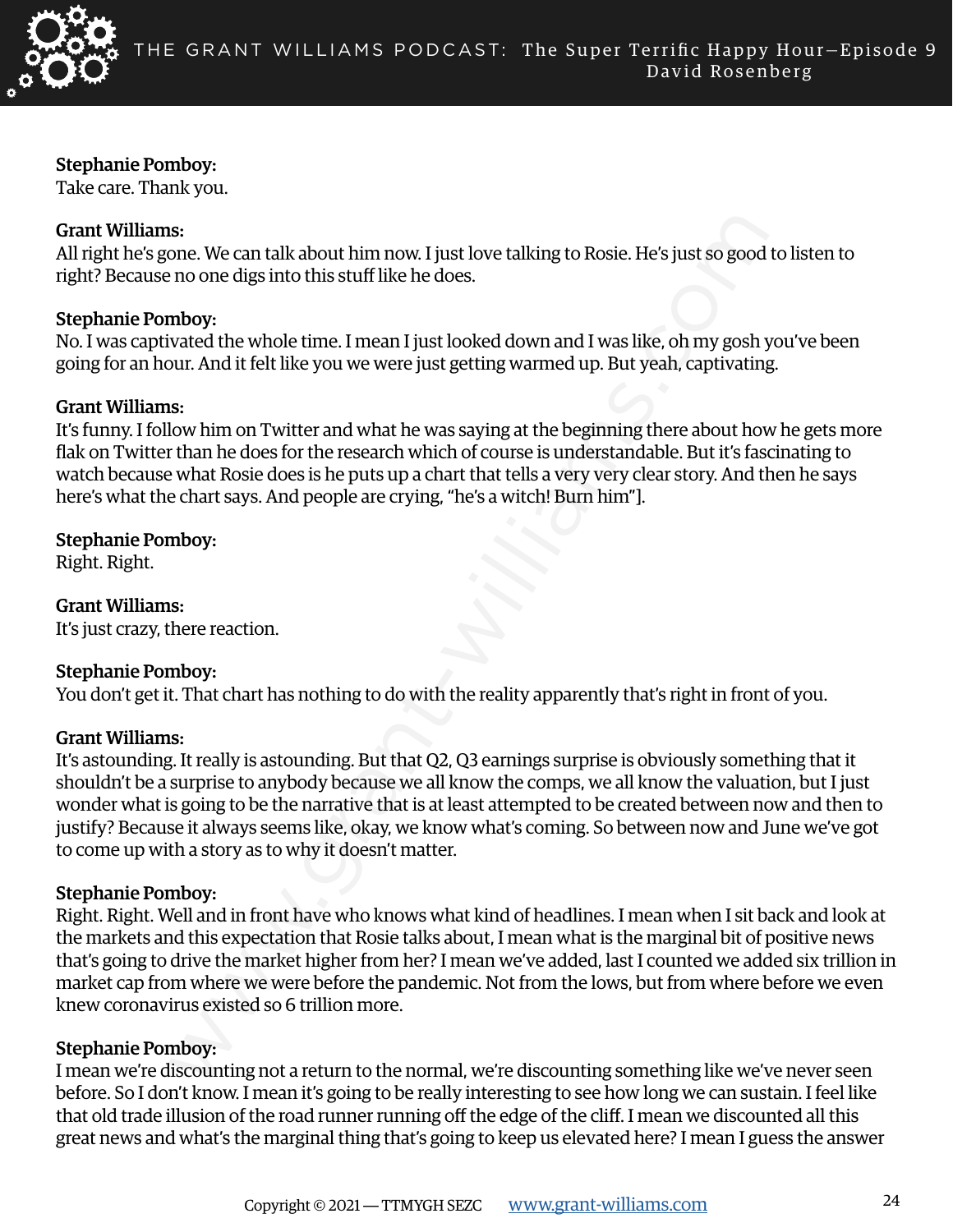

is the Fed. But that's already fairly discounted as well isn't it?

#### Grant Williams:

You would think. Right. You would think. But as I said I just I don't know. I had a conversation with Paul Singer last week and he was talking about how everybody is now used to winning, and the condition to win every time. And if they don't win, someone always steps in and gives him a participation trophy kind of thing. And that it's interesting because that has worked. Right? Every time there's a wobble as I said when we were talking to Rosie, that the market knows the Fed's got their backs and now Main Street believes there's another stimulus check coming no matter what happens.

#### Grant Williams:

But at some point, and we've talked about this before either the deficits matter, even though people will always tell you they don't. But at some point maybe they will. Or the Fed's balance sheet matters. I don't know. I really don't know. But at some point you have to assume it does. But is it worth betting against that at the moment? I don't know.

#### Stephanie Pomboy:

solution to the was taking about homest said I just I don't know. I had a conversation and the was taking about how everybody is now used to wiming, and the change and the was taking about how every body is now used to wim Yeah well Keynes would say it's not. Lord knows the ability to go on longer than I can remain solvent is one I'm trying not to indulge. But that was one thing I was going to push Rosie on when he talked about how we'd have this downdraft and then the Fed would come in, and it was an opportunity to buy. At what point does the Fed damage its credibility so much that it injects the stimulus and it doesn't get the usual desired result? I mean do we get to that point? I guess that's a question will only know the answer to in the fullness of time, but boy, I mean there track record is so bad.

#### Grant Williams:

But it's an interesting point this idea about the Fed's credibility, the Fed ability we can call it. But you would think that by now that credibility would have been shredded if it was based on anything other than the size of their checkbook. Because by any [crosstalk 01:15:53], their credibility is zero. They've got everything wrong. They've failed to predict just about anything, they failed to prevent anything.

#### Grant Williams:

In fact they've actually assisted in the creation of every single bubble [crosstalk 01:16:05] 40 years. But their credibility seems to rest solely now on the fact that, well okay, no matter how much they suck at everything, does their money still buy higher asset prices? And if it does then they have credibility. I don't know. I don't know.

#### Stephanie Pomboy:

And it also your earlier point about how everyone's so acclimated to winning that they just assume even if they lose for a day, they're ultimately going to win. But that becomes a self-fulfilling phenomenon. If people never feel like they're ever really going to lose, then they just keep playing and you keep buying every day because you know you're going to get bailed out. So, I mean I hate to go there but it does get you into that whole question. If a tree falls in the woods and no one is around, does it make a sound? I mean we're sort of in that-

# Grant Williams: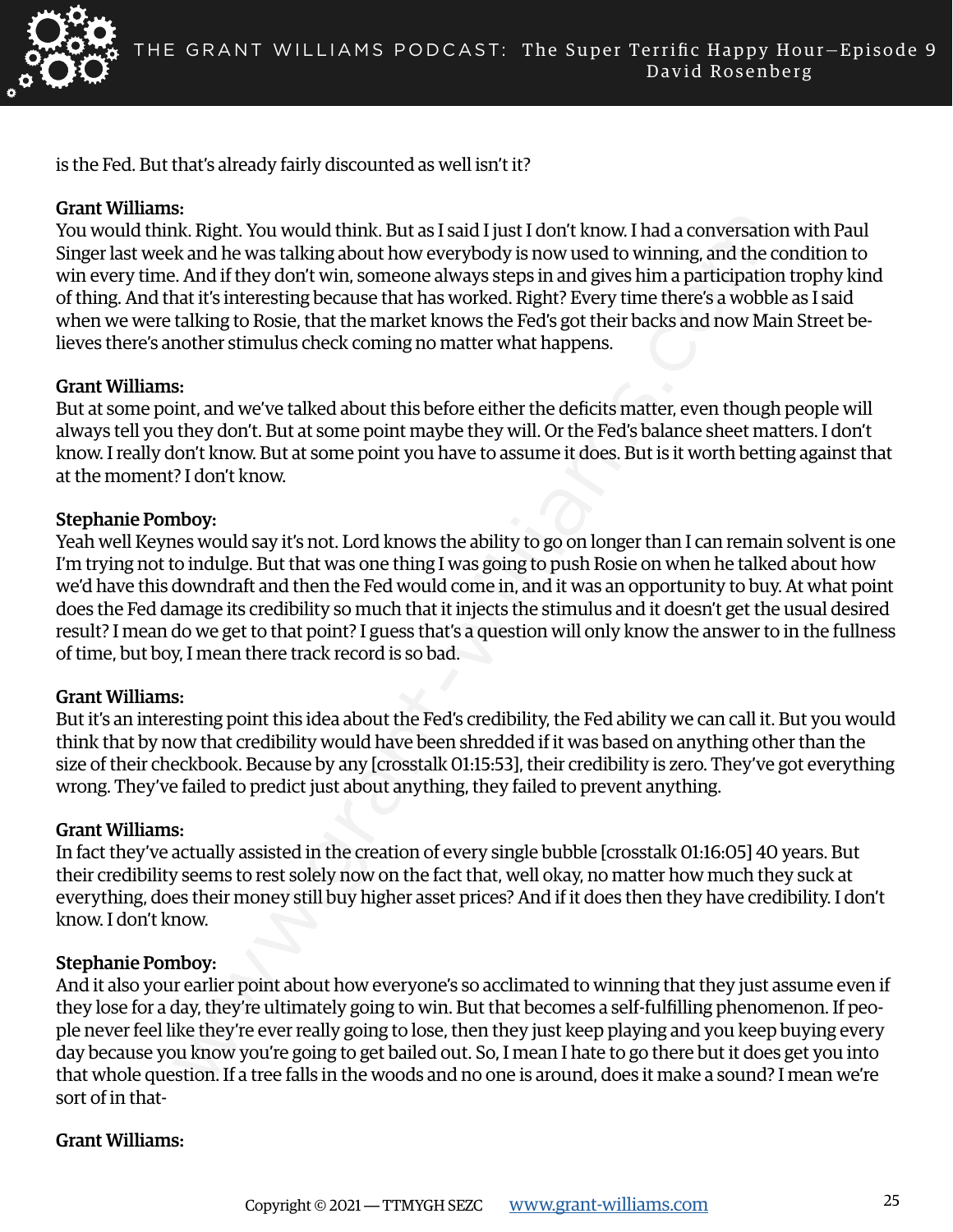

Just the sound of people like you me and Rosie just quietly sobbing. I think that's the sound that you can hear. It's not falling trees.

### Stephanie Pomboy:

Well the one thing I was going to say though, on a totally unrelated note to what we're just talking about, is his whole thesis about how we become a fixed it economy and people have learned to do for themselves. And I know I corresponded with you the other night and you were doing a British break off with your father and your brother.

#### Grant Williams:

Absolutely. You're right. Absolutely you're right.

#### Stephanie Pomboy:

I love that. And my great triumph was that I installed the running boards on my new Jeep by myself. So-

Grant Williams: There you go. Rosie was right. Rosie was right.

#### Stephanie Pomboy:

We're baking and we're auto mechanic kings.

#### Grant Williams:

Until I get food poisoning and you're running boards fall off. But listen, if that happens we just have to keep quiet about it. Oh well listen Steph that was as always... Wow an hour and 15 minutes. It's a long time for us to be nattering away. And as you said it felt like about 20 minutes. So thank you for doing this again.

#### Stephanie Pomboy:

We haven't even had you talk about the exciting start you've had to your new year, and your new beginning. You've got to talk a little bit about that.

#### Grant Williams:

mboy:<br>
ining I was going to say though, on a totally unrelated note to what we're just<br>
is about how we become a fixed it economy and people have learned to do fo<br>
orresponded with you the other night and you were doing a Yes. Yes yes yes. Yes well I've been underwater with this new relaunch of my website which has been, I have to say it's been great. It went as smoothly as these things can. And that is to say it was an incredible amount of work, an incredible amount of kind of keeping on top of it once it was launched. But the guy who built this new website for me, I may as well give myself a plug, right? It's our podcast! [grant-williams.](mailto:https://www.grant-williams.com?subject=) [com](mailto:https://www.grant-williams.com?subject=). The guy who built the website just did a phenomenal job.

#### Stephanie Pomboy:

It is gorgeous.

#### Grant Williams:

And he just anticipated every possible problem which was the best part of it because it was just stuff that had to be done. It wasn't problems. No putting out fires and stuff so. I have to say it has been a tiring but wholly pleasurable experience. And I'm delighted with the results. So anyone listening and wants to go check it out, go check it out.